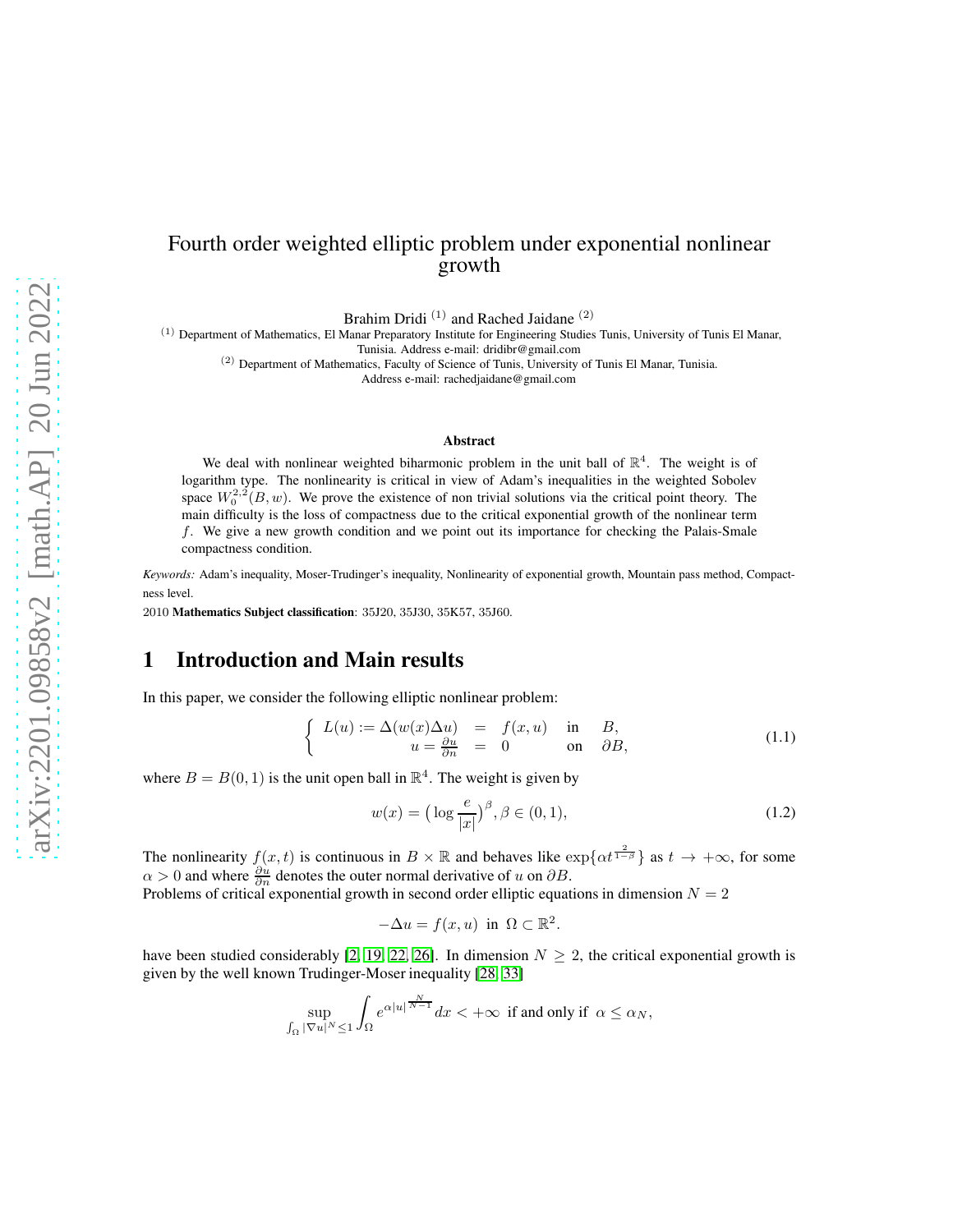where  $\alpha_N = \omega_{N-1}^{\frac{1}{N-1}}$  with  $\omega_{N-1}$  is the area of the unit sphere  $S^{N-1}$  in  $\mathbb{R}^N$ .

Later, the Trudinger-Moser inequality was improved to weighted inequalities [\[9,](#page-24-1) [10\]](#page-24-2). The influence of the weight in the Sobolev norm was studied as the compact embedding [\[21\]](#page-25-4).

When the weight is of logarithmic type, Calanchi and Ruf [\[11\]](#page-24-3) extend the Trudinger-Moser inequality and proved the following results in the weighted Sobolev space for radial functions

$$
W_{0,rad}^{1,N}(B,\rho) = cl\{u \in C_{0,rad}^{\infty}(B) \mid \int_{B} |\nabla u|^{N} \rho(x) dx < \infty\} :
$$

#### Theorem 1.1. *[\[10\]](#page-24-2)*

(*i*) Let  $\beta \in [0, 1)$  and let  $\rho$  given by  $\rho(x) = \left(\log \frac{1}{|x|}\right)^{\beta}$ , then

$$
\int_{B} e^{|u|^{\gamma}} dx < +\infty, \ \forall \ u \in W_{0,rad}^{1,N}(B,\rho), \ \text{ if and only if} \ \gamma \leq \gamma_{N,\beta} = \frac{N}{(N-1)(1-\beta)} = \frac{N'}{1-\beta}
$$

*and*

$$
\sup_{\substack{u \in W^{1,N}_{0,rad}(B,\rho) \\ \int_B |\nabla u|^N w(x) dx \le 1}} \int_B e^{\alpha |u|^{\gamma_N} \beta} dx < +\infty \quad \Leftrightarrow \quad \alpha \le \alpha_{N,\beta} = N [\omega^{\frac{1}{N-1}}_{N-1} (1-\beta)]^{\frac{1}{1-\beta}}
$$

where  $\omega_{N-1}$  is the area of the unit sphere  $S^{N-1}$  in  $\mathbb{R}^N$  and  $N'$  is the Hölder conjugate of N.

(ii) Let 
$$
\rho
$$
 given by  $\rho(x) = (\log \frac{e}{|x|})^{N-1}$ , then  
\n
$$
\int_B exp\{e^{|u|^\frac{N}{N-1}}\}dx < +\infty, \quad \forall u \in W_{0,rad}^{1,N}(B, \rho)
$$
\nand

*and*

$$
\sup_{\substack{u \in W_{0,rad}^{1,N}(B,\rho) \\ \|u\|_{\rho} \le 1}} \int_{B} exp\{\beta e^{\omega \frac{1}{N-1}} |u|^{\frac{N}{N-1}}\} dx < +\infty \quad \Leftrightarrow \quad \beta \le N,
$$

where  $\omega_{N-1}$  is the area of the unit sphere  $S^{N-1}$  in  $\mathbb{R}^N$  and  $N'$  is the Hölder conjugate of N.

These results opened the way to study second order weighted elliptic problems in dimension  $N \geq 2$ . We cite the work of Calanchi et all [\[12\]](#page-24-4),  $N = 2$ 

$$
\label{eq:1.1} \left\{ \begin{array}{rcl} -\nabla.(\nu(x)\nabla u) &=&f(x,u) \quad \text{in} \quad B \\ u &> & 0 \quad \quad \text{in} \quad B \\ u &=& 0 \quad \quad \text{on} \quad \partial B, \end{array} \right.
$$

with the weight  $\nu(x) = \log(\frac{e}{|x|})$  and where the function  $f(x, t)$  is continuous in  $B \times \mathbb{R}$  and behaves like  $\exp\{e^{\alpha t^2}\}\$ as  $t \to +\infty$ , for some  $\alpha > 0$ .

Also, recently, Deng et all [\[15\]](#page-24-5) and Zhang[\[35\]](#page-26-0) studied the following problem

$$
\begin{cases}\n-\text{div}(\rho(x)|\nabla u|^{N-2}\nabla u) &= f(x,u) & \text{in} \quad B \\
u &= 0 & \text{on} \quad \partial B,\n\end{cases}
$$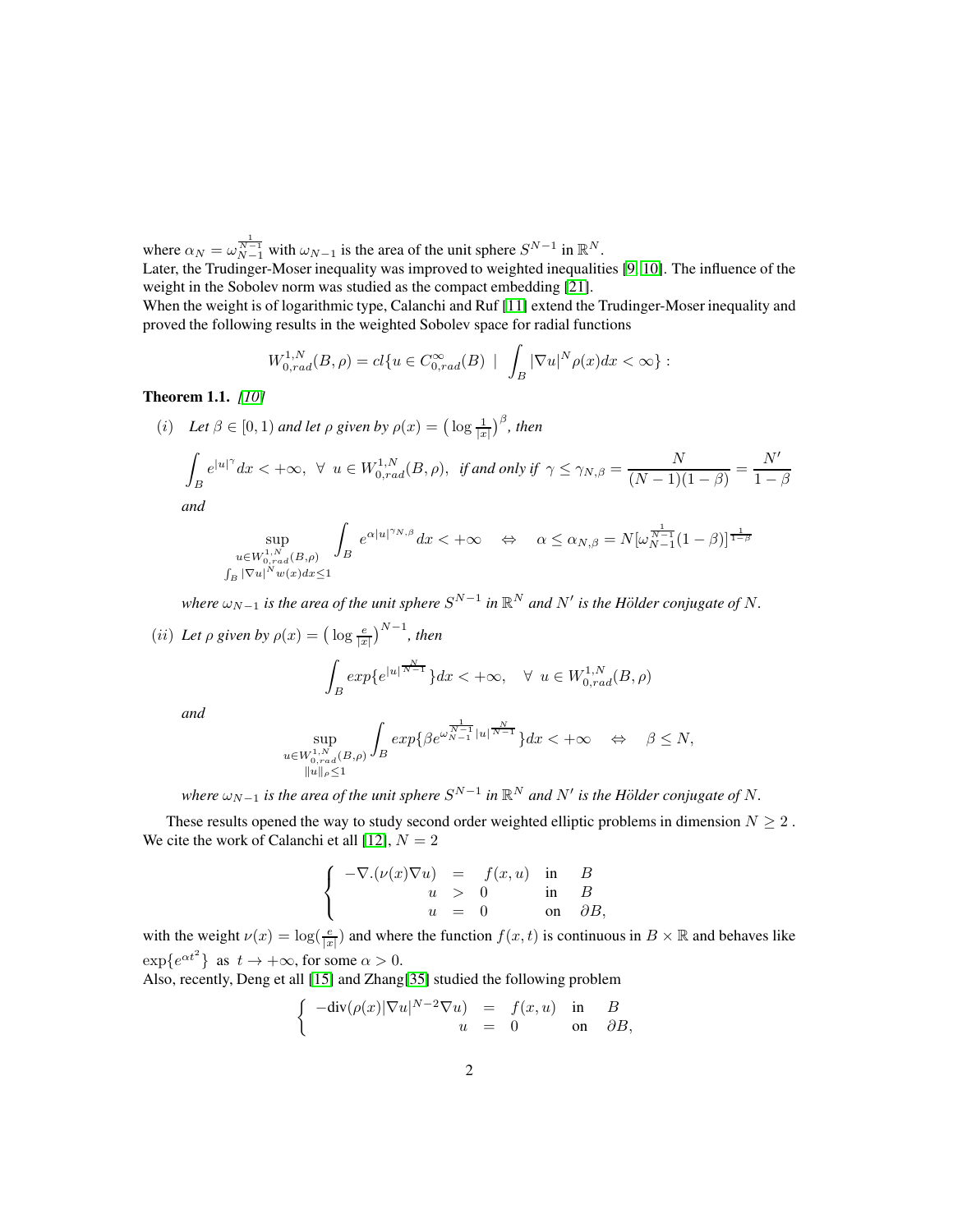where  $N \ge 2$ , the function  $f(x, t)$  is continuous in  $B \times \mathbb{R}$  and behaves like  $\exp\{e^{\alpha t \frac{N-1}{N-1}}\}\$  as  $t \to +\infty$ , for some  $\alpha > 0$ . The authors proved that there is a non-trivial solution to this problem using Mountain Pass theorem.

Also, we mention that Baraket et all [\[6\]](#page-24-6) studied the following non-autonomous weighted elliptic equations

$$
\label{eq:2.1} \left\{ \begin{array}{rcl} L := -\text{div}(\rho(x)|\nabla u|^{N-2}\nabla u) + \xi(x)|u|^{N-2}u &=&f(x,u) \quad \text{in} \quad B \\ u &>0 \quad \quad \text{in} \quad B \\ u &=& 0 \quad \quad \text{on} \quad \partial B, \end{array} \right.
$$

where B is the unit ball of  $\mathbb{R}^N$ ,  $N > 2$ ,  $f(x, t)$  is continuous in  $B \times \mathbb{R}$  and behaves like  $\exp\{e^{\alpha t \frac{N-1}{N-1}}\}$  as  $t \to +\infty$ , for some  $\alpha > 0$ .  $\xi : B \to \mathbb{R}$  is a positive continuous function satisfying some conditions. The weight  $\rho(x)$  is given by  $\rho(x) = \left(\log \frac{e}{|x|}\right)^{N-1}$ . The biharmonic equation in dimension  $N > 4$ 

 $\Delta^2 u = f(x, u)$  in  $\Omega \subset \mathbb{R}^N$ ,

where the nonlinearity f has subcritical and critical polynomial growth of power less than  $\frac{N+4}{N-4}$ , have been extensively studied [\[7,](#page-24-7) [17,](#page-24-8) [20,](#page-25-5) [31\]](#page-25-6) .

For bounded domains  $\Omega \subset \mathbb{R}^4$ , in [\[1,](#page-23-1) [29\]](#page-25-7) the authors proved the following Adams' inequality

$$
\sup_{u \in S} \int_{\Omega} (e^{\alpha u^2}) - 1) dx < +\infty \quad \Leftrightarrow \quad \alpha \le 32\pi^2
$$

where

$$
S = \{ u \in W_0^{2,2}(\Omega) \mid \left( \int_{\Omega} |\Delta u|^2 dx \right)^{\frac{1}{2}} \le 1 \}.
$$

This last result opened the way to study fourth-order problems with subcritical or critical nonlinearity (see [\[30\]](#page-25-8) , [\[13\]](#page-24-9)).

We study the existence of the nontrivial solutions when the nonlinear terms have the critical exponential growth in the sense of Adams inequalities [\[34\]](#page-25-9). Our approach is variational methods such as the Mountain Pass Theorem with Palais-Smale condition combining with a concentration compactness result.

More precisely, let  $\Omega \subset \mathbb{R}^4$  be a bounded domain and  $w \in L^1(\Omega)$  be a nonnegative function, the weighted sobolev space is defined as  $W_0^{2,2}(\Omega,w) = cl\{u \in C_0^{\infty}(\Omega) \mid \right)$  $\int_{\Omega} |\Delta u|^2 w(x) dx < \infty$ . We will restrict our attention to radial functions and then consider the subspace

$$
\mathbf{W} = W_{0,rad}^{2,2}(B, w) = cl\{u \in C_{0,rad}^{\infty}(B) \mid \int_{B} |\Delta u|^2 w(x) dx < \infty\},\tag{1.3}
$$

equipped with norm

$$
||u|| = \left(\int_B |\Delta u|^2 w(x) dx\right)^{\frac{1}{2}}, \ w(x) = \left(\log \frac{e}{|x|}\right)^{\beta}
$$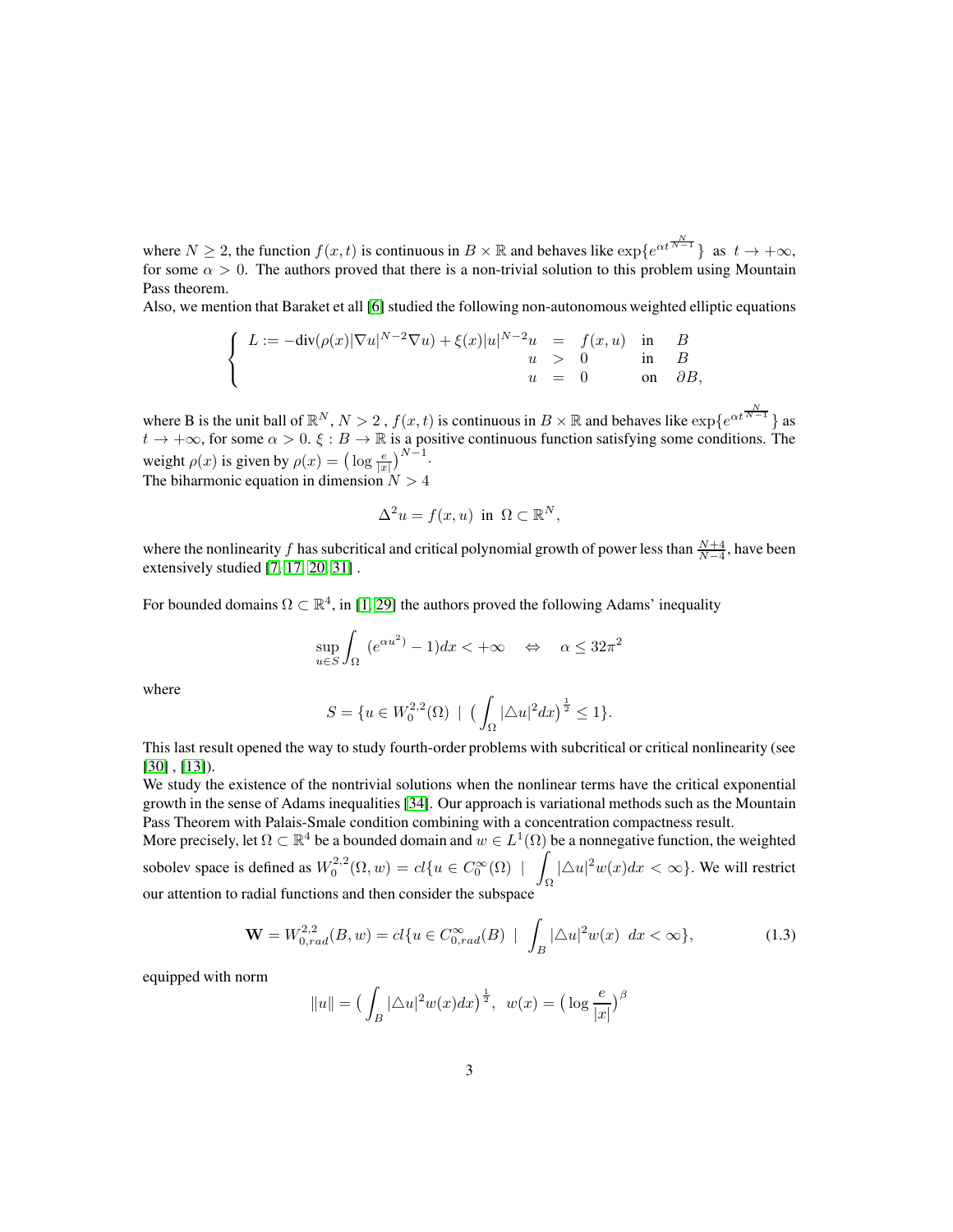which comes from the scalar product

$$
\langle u, v \rangle = \int_B \Delta u \cdot \Delta v \left( \log \frac{e}{|x|} \right)^{\beta} dx.
$$

The norm  $||u|| = ($  $\int_B |\triangle u|^2 w(x) dx \big)^{\frac{1}{2}}$ , and

$$
||u||_{W^{2,2}_{0,rad}(B,w)} = \left(\int_B u^2 dx + \int_B |\nabla u|^2 dx + \int_B |\Delta u|^2 w(x) dx\right)^{\frac{1}{2}}
$$

are equivalent (see Lemma [1\)](#page-6-0).

The choice of the weight and the space  $W_{0,rad}^{2,2}(B, w)$  are motivated by the following inequality of Adam's type.

<span id="page-3-1"></span>**Theorem 1.2.** *[\[34\]](#page-25-9) Let*  $\beta \in (0,1)$  *and let* w *given by* [\(1.2\)](#page-0-0)*, then* 

<span id="page-3-0"></span>
$$
\sup_{\substack{u \in W_{0,rad}^{2,2}(B,w) \\ \|u\| \le 1}} \int_{B} e^{\alpha |u|^{\frac{2}{1-\beta}}} dx < +\infty \quad \Leftrightarrow \quad \alpha \le \alpha_{\beta} = 4[8\pi^2(1-\beta)]^{\frac{1}{1-\beta}} \tag{1.4}
$$

Let  $\gamma := \frac{2}{1}$  $\frac{2}{1-\beta}$ . In view of inequality [\(1.4\)](#page-3-0), we say that f has critical growth at  $+\infty$  if there exists some  $\alpha_0 > 0$ ,

<span id="page-3-2"></span>
$$
\lim_{s \to +\infty} \frac{|f(x,s)|}{e^{\alpha s^{\gamma}}} = 0, \quad \forall \ \alpha \ \text{ such that } \ \alpha > \alpha_0 \quad \text{ and } \quad \lim_{s \to +\infty} \frac{|f(x,s)|}{e^{\alpha s^{\gamma}}} = +\infty, \quad \forall \ \alpha < \alpha_0. \tag{1.5}
$$

Let us now state our results. We suppose that  $f(x, t)$  satisfies the following hypothesis:

- $(H_1)$   $f : B \times \mathbb{R} \to \mathbb{R}$  is continuous, positive, radial in x and  $f(x, t) = 0$  for  $t \le 0$ ;
- ( $H_2$ ) There exists  $t_0 > 0$  and  $M > 0$  such that for all  $t > t_0$  and for all  $x \in B$  we have

$$
0 < F(x, t) \leq Mf(x, t),
$$

where

$$
F(x,t) = \int_0^t f(x,s)ds;
$$

$$
(H_3) \ \ 0 < F(x,t) \le \frac{1}{2} f(x,t)t, \ \ \forall t > 0, \forall x \in B.
$$

 $(H_4)$  lim sup  $t\rightarrow 0$  $2F(x,t)$  $\frac{d(x, y)}{dt^2} < \lambda_1$  uniformly in x,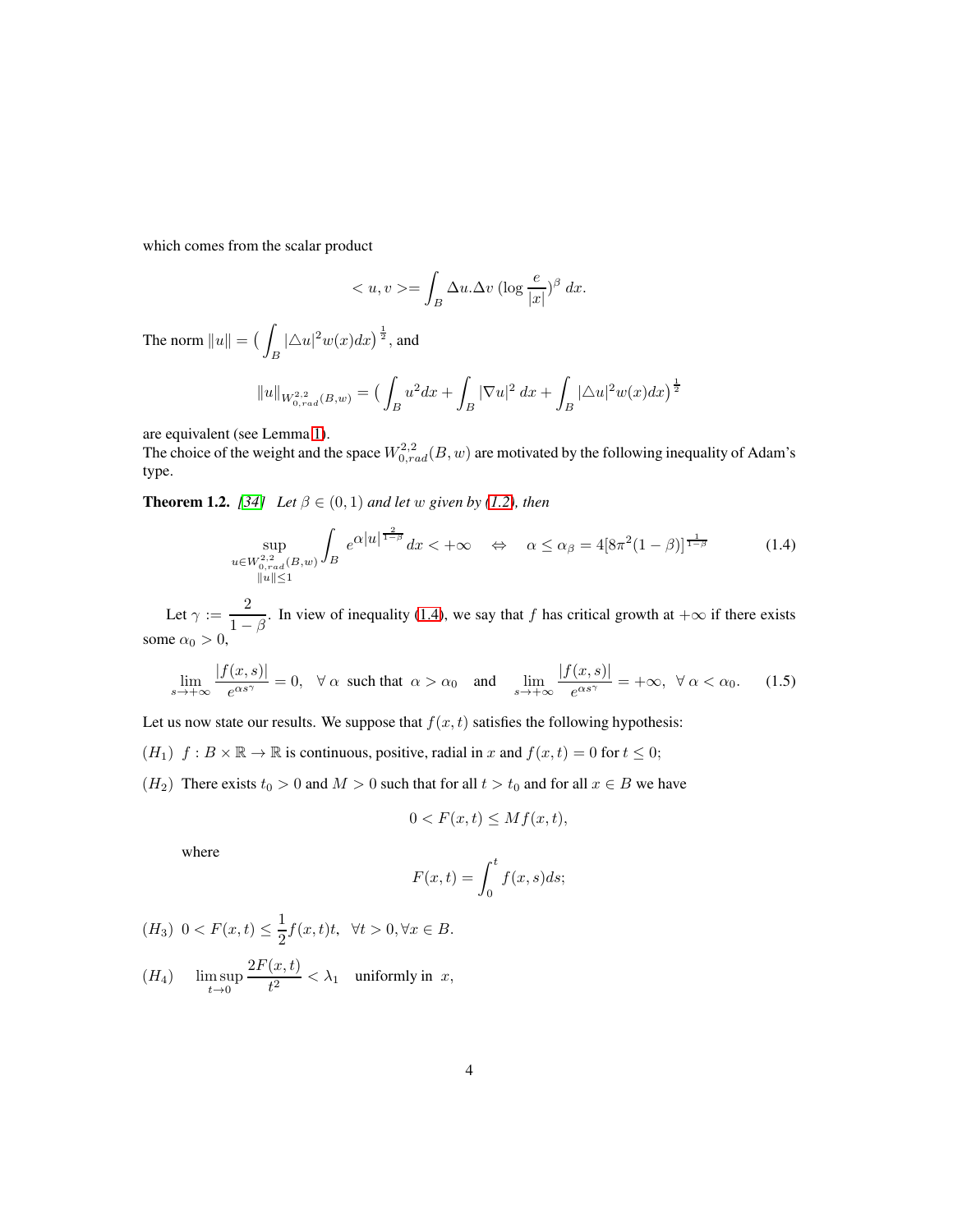We denote by

$$
\lambda_1 = \inf_{\substack{u \in \mathbf{W} \\ u \neq 0}} \frac{\displaystyle \int_B |\triangle u|^2 w(x) dx}{\displaystyle \int_B |u|^2 dx},
$$

the first eigenvalue of  $(L, W)$ . It is well known that  $\lambda_1$  is isolated simple positive eigenvalue and has a positive bounded associated eigenfunction, [\[16\]](#page-24-10).

We say that u is a solution to the problem  $(1.1)$ , if u is a weak solution in the following sense:

**Definition 1.1.** *We say that a function*  $u \in W$  *is a solution of the problem* [\(1.1\)](#page-0-1) *if* 

$$
\int_B \triangle u. \triangle \varphi \, w(x) dx = \int_B f(x, u) \varphi dx, \ \ \forall \ \varphi \in \mathbf{W}.
$$

Let  $\mathcal{J}: \mathbf{W} \to \mathbb{R}$  be the functional given by

<span id="page-4-0"></span>
$$
\mathcal{J}(u) = \frac{1}{2} \int_B |\Delta u|^2 w(x) dx - \int_B F(x, u) dx,
$$
\n(1.6)

where

$$
F(x,t) = \int_0^t f(x,s)ds.
$$

It is well-known that seeking a weak solution of [\(1.1\)](#page-0-1) is equivalent to finding a nonzero critical point of  $\mathcal{J}.$ 

Our Euler–Lagrange functional does not satisfy the Palais–Smale condition at all level anymore. To overcome the verification of compactness of Euler–Lagrange functional at some suitable level, we construct Adams type functions, which are extremal to the inequality [\(1.4\)](#page-3-0). Our result is as follows :

<span id="page-4-1"></span>**Theorem 1.3.** *Assume that*  $f(x, t)$  *has a critical growth at*  $+\infty$  *for some*  $\alpha_0$  *and satisfies the conditions*  $(H_1), (H_2), (H_3)$  *and*  $(H_4)$ *. If in addition*  $f(x, t)$  *satisfies the asymptotic condition* 

$$
(H_5) \qquad \lim_{t \to \infty} \frac{f(x,t)t}{e^{\alpha_0 t^{\gamma}}} \ge \gamma_0 \quad \text{ uniformly in } x, \text{ with } \quad \gamma_0 > \frac{1024(1-\beta)}{\alpha_0^{1-\beta}},
$$

*then the problem [\(1.1\)](#page-0-1) has a nontrivial solution.*

In general the study of fourth order partial differential equations is considered an interesting topic. The interest in studying such equations was stimulated by their applications in micro-electro-mechanical systems, phase field models of multi-phase systems, thin film theory,surface diffusion on solids, interface dynamics, flow in Hele-Shaw cells, see [\[14,](#page-24-11) [18,](#page-24-12) [27\]](#page-25-10). However many applications are generated by the weighted elliptic problems, such as the study of traveling waves in suspension bridges, radar imaging (see, for example [\[4,](#page-23-2) [23\]](#page-25-11)).

The main reason for this study is that, to our knowledge, there are few research taking into account both this type of non-linearity for a non-linear fourth order elliptic equation in the framework of Sobolev weighted spaces.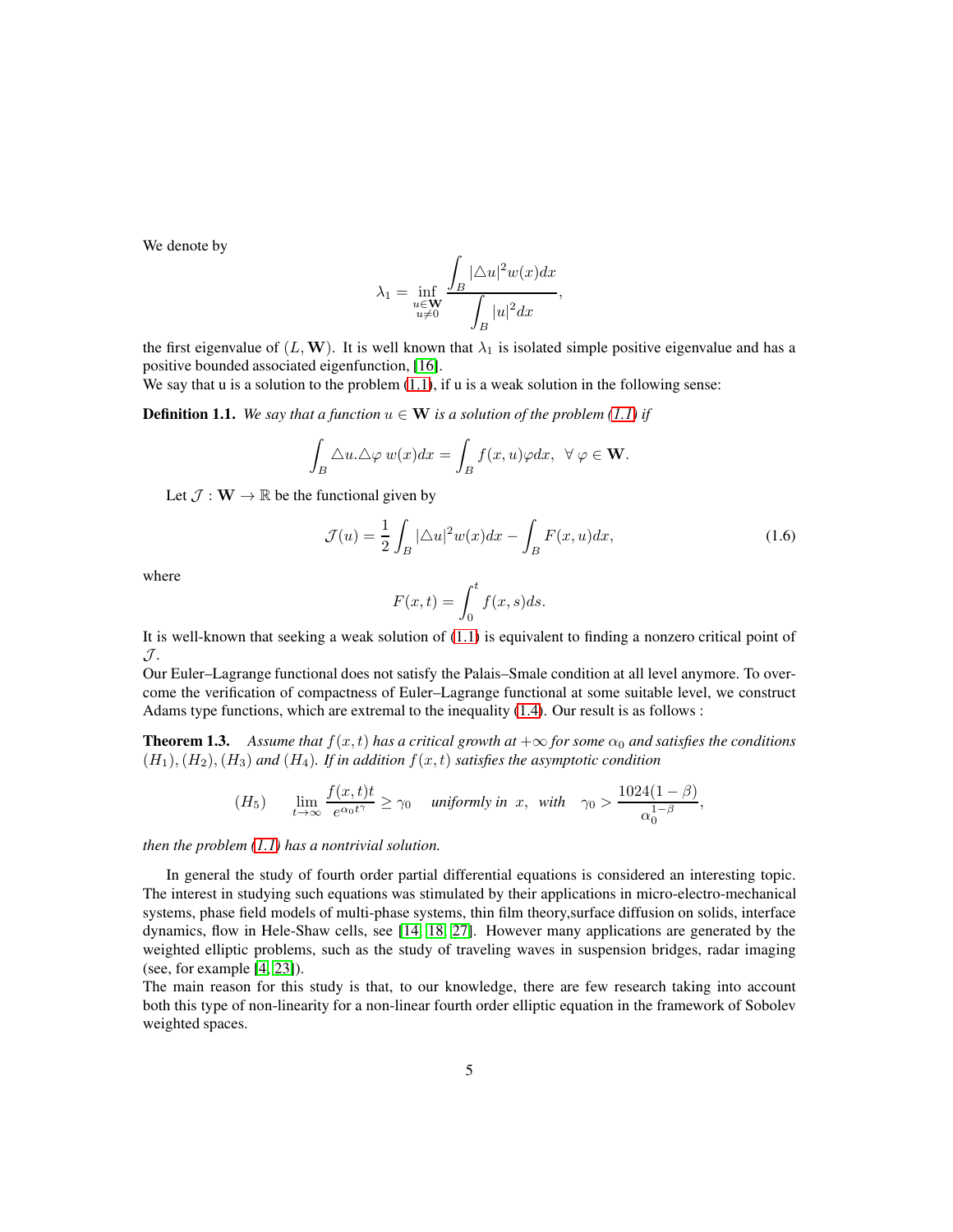This paper is organized as follows:

In Section 2, we present some necessary preliminary knowledge about working space, and we prove that the energy  $\mathcal J$  satisfied the two geometric properties. Section 3 is devoted for the compactness analysis. More precisely, we prove a concentration compactness result of Lions type and identify the first compactness level of the energy  $J$ . Finally, we fulfil the proof of the main results in section 4.

In this work, the constant C may change from line to another and sometimes we index the constants in order to show how they change.

## 2 Functional setting and Variational formulation

### 2.1 Functional setting

Let  $\Omega \subset \mathbb{R}^N$ ,  $N \ge 2$ , be a bounded domain in  $\mathbb{R}^N$  and let  $w \in L^1(\Omega)$  be a nonnegative function. To deal with weighted operator, we need to introduce some functional spaces  $L^p(\Omega, w)$ ,  $W^{m,p}(\Omega, w)$ ,  $W_0^{m,p}(\Omega, w)$  and some of their properties that will be used later. Let  $S(\hat{\Omega})$  be the set of all measurable real-valued functions defined on  $\Omega$  and two measurable functions are considered as the same element if they are equal almost everywhere.

Following Drabek et al. and Kufner in [\[16\]](#page-24-10), the weighted Lebesgue space  $L^p(\Omega, w)$  is defined as follows:

$$
L^p(\Omega, w) = \{u : \Omega \to \mathbb{R} \text{ measurable}; \quad \int_{\Omega} w(x)|u|^p dx < \infty\}
$$

for any real number  $1 \leq p < \infty$ .

This is a normed vector space equipped with the norm

$$
||u||_{p,w} = \left(\int_{\Omega} w(x)|u|^p dx\right)^{\frac{1}{p}}.
$$

For  $m \ge 2$ , let w be a given family of weight functions  $w_{\tau}$ ,  $|\tau| \le m$ ,  $w = \{w_{\tau}(x) \mid x \in \Omega, |\tau| \le m\}$ .

In [\[16\]](#page-24-10), the corresponding weighted Sobolev space was defined as

$$
W^{m,p}(\Omega, w) = \{ u \in L^p(\Omega), D^\tau u \in L^p(\Omega) \ \forall \ 1 \le |\tau| \le m - 1, D^\tau u \in L^p(\Omega, w) \ \forall \ |\tau| = m \}
$$

endowed with the following norm:

$$
||u||_{W^{m,p}(\Omega,w)} = \bigg(\sum_{|\tau| \leq m-1} \int_{\Omega} |D^{\tau}u|^p dx + \sum_{|\tau|=m} \int_{\Omega} |D^{\tau}u|^p \omega(x) dx\bigg)^{\frac{1}{p}},
$$

where  $w_{\tau} = 1$  for all  $|\tau| < k$ ,  $w_{\tau} = \omega$  for all  $|\tau| = k$ .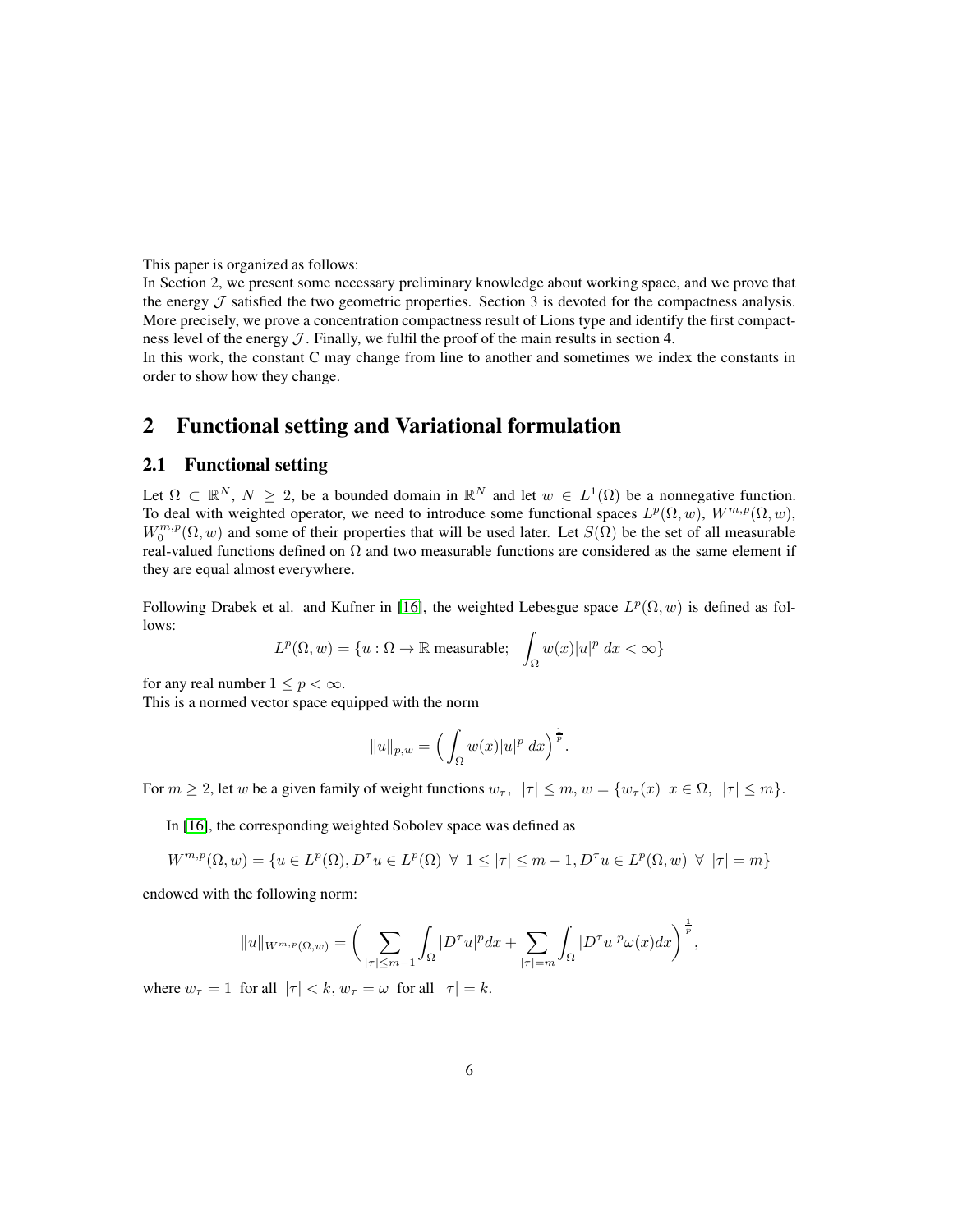If we suppose also that  $w(x) \in L^1_{loc}(\Omega)$ , then  $C_0^{\infty}(\Omega)$  is a subset of  $W^{m,p}(\Omega,w)$  and we can introduce the space

$$
W^{m,p}_0(\Omega,w)
$$

as the closure of  $C_0^{\infty}(\Omega)$  in  $W^{m,p}(\Omega,w)$ .

 $(L^p(\Omega, w), \|\cdot\|_{p,w})$  and  $(W^{m,p}(\Omega, w), \|\cdot\|_{W^{m,p}(\Omega, w)})$  are separable, reflexive Banach spaces provided that  $w(x) = \frac{-1}{p-1} \in L^1_{loc}(\Omega)$ .

For  $w(x) = 1$ , one finds the standard Sobolev spaces  $W^{m,p}(\Omega)$ ,  $W_0^{m,p}(\Omega)$  and the Lebesgue spaces  $L^p(\Omega)$ .

Our space setting is

$$
\mathbf{W} = \{ u \in W^{2,2}_{0,rad}(B,w) \mid \int_{\Omega} |\Delta u|^2 w(x) dx < \infty \}.
$$

W is equipped with norm

$$
||u|| = \left(\int_B |\triangle u|^2 w(x) dx\right)^{\frac{1}{2}},
$$

which comes from the scalar product

$$
\langle u, v \rangle = \int_B \Delta u \cdot \Delta v \left( \log \frac{e}{|x|} \right)^{\beta} dx.
$$

We have the following result:

<span id="page-6-0"></span>**Lemma 1.**  $(W, \|\cdot\|_{W^{2,2}_{0,rad}(B,w)})$  *is a Banach space and the norm*  $\|\cdot\|$  *is equivalent in* W *to the norm*  $\|.\|_{W^{2,2}_{0,rad}(B,w)}.$ 

*Proof.* The Sobolev weighted space  $(W, \|\cdot\|_{W^{2,2}_{0,rad}(B,w)})$  is a normed linear space. In order to prove that it is a Banach space, let  $\{u_n\}$  be a Cauchy sequence that

$$
||u_n - u_m||_{\mathbf{W}_{0,rad}^{2,2}(B,w)} \to 0
$$
 as  $n, m \to +\infty$ .

Therefore  $\{u_n\}$  is also a Cauchy sequence in  $(W^{2,2}_{0,rad}(B,w), \|\cdot\|_{W^{2,2}_{0,rad}(B,w)}).$ By the completeness of the last space, there exists  $u \in W^{2,2}_{0,rad}(B, w)$  such that

<span id="page-6-1"></span>
$$
||u_n - u||_{W^{2,2}_{0,rad}(B,w)} \to 0 \text{ as } n \to +\infty.
$$
 (2.1)

Since  $||u||^2_{W^{1,2}_{0,rad}(B)} = \int$  $\int_B |\nabla u|^2 dx$ , then

$$
||u||_{W^{1,2}_{0,rad}(B)} \leq ||u||_{W^{2,2}_{0,rad}(B,w)},
$$

for all  $u \in \mathbf{W}$ , the sequence  $\{u_n\}$  is also a Cauchy sequence in  $(W_{0,rad}^{1,2}(B), \|\cdot\|_{W^1(B)})$ . By the completeness of  $((W^{1,2}_{0,rad}(B),\|.\|_{W^{1,2}_{0,rad}(B)})$  there exists  $v \in W^{1,2}_{0,rad}(B)$  such that

$$
||u_n - v||_{W^{1,2}_{0,rad}(B)} \to 0 \text{ as } n \to +\infty
$$
 (2.2)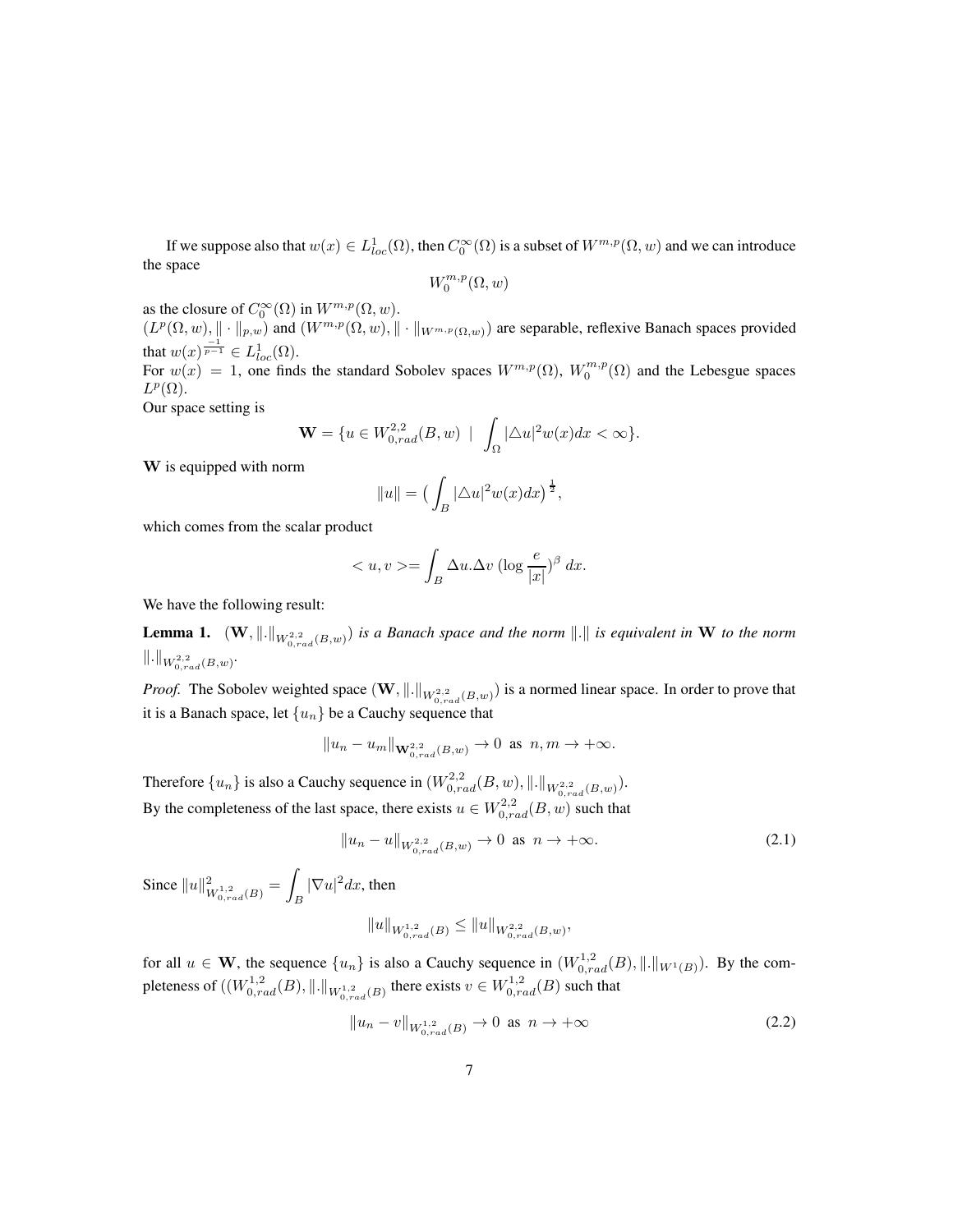Since  $u \in W^{2,2}_{0,rad}(B, w), u \in W^{1,2}_{0,rad}(B)$  and by [\(2.1\)](#page-6-1) we obtain

<span id="page-7-0"></span>
$$
||u_n - u||_{W^{1,2}_{0,rad}(B)} \to 0 \text{ as } n \to +\infty,
$$
\n(2.3)

and from  $(3.2)$ ,  $(2.3)$ , we have

$$
||u - v||_{W^{1,2}_{0,rad}(B)} \le ||u_n - u||_{W^{1,2}_{0,rad}(B)} + ||u_n - v||_{W^{1,2}_{0,rad}(B)} \to 0 \text{ as } n \to +\infty,
$$

so  $u = v$  a .e in  $B, u \in \mathbf{W}$  and satisfies

$$
||u_n - u||_{W^{2,2}_{0,rad}(B,w)} \to 0
$$
 as  $n \to +\infty$ .

Now we prove that  $\Vert . \Vert$  is equivalent to  $\Vert . \Vert_{W^{2,2}_{0,rad}(B,w)}$  in W.

$$
||u||_{W_0^{2,2}}^2 = ||u||_2^2 + ||\nabla u||_2^2 + \int_B |\triangle u|^2 w(x) dx.
$$

For all  $u \in W^{2,2}_{0,rad}(B)$ , we have

$$
||u||^{2} = \int_{B} |\triangle u|^{2} w(x) dx \le ||u||_{2} + ||\nabla u||_{2}^{2} + \int_{B} |\triangle u|^{2} w(x) dx
$$

On the other hand, for all  $u \in W^{2,2}_{0,rad}(B,w)$ , by Poincaré inequality,

$$
||u||_2^2 \le C||\nabla u||_2^2,
$$

and using the Green formula we get

$$
\int_B \nabla u \nabla u = -\int_B u \Delta u + \underbrace{\int_{\partial B} u \frac{\partial u}{\partial n}}_{=0} \le \Big| \int_B u \Delta u \Big|,
$$

By Young inequality, we get for all  $\varepsilon > 0$ 

$$
\Big|\int_B u \Delta u \Big| \leq \frac{1}{2\varepsilon} \int_B |\Delta u|^2 + \frac{\varepsilon}{2} \int_B |u|^2,
$$

Again, by the Poincarré inequality and using the fact that  $w(x) \ge 1$ , for all  $x \in B$ , we get

$$
\int_{B} \nabla u \nabla u dx \leq \frac{1}{2\varepsilon} \int_{B} |\Delta u|^2 dx + \frac{\varepsilon}{2} C^2 \int_{B} |\nabla u|^2 dx \leq \frac{1}{2\varepsilon} \int_{B} |\Delta u|^2 w(x) dx + \frac{\varepsilon}{2} C^2 \int_{B} |\nabla u|^2 dx.
$$

Hence

$$
(1 - \frac{\varepsilon}{2}C^2) \int_B |\nabla u|^2 dx \ \leq \ \frac{1}{2\varepsilon} \int_B |\Delta u|^2 w(x) dx,
$$

wich implies that

$$
\|\nabla u\|_2^2 \le C \int_B |\Delta u|^2 w(x) dx \tag{2.4}
$$

and it is easy to conclude.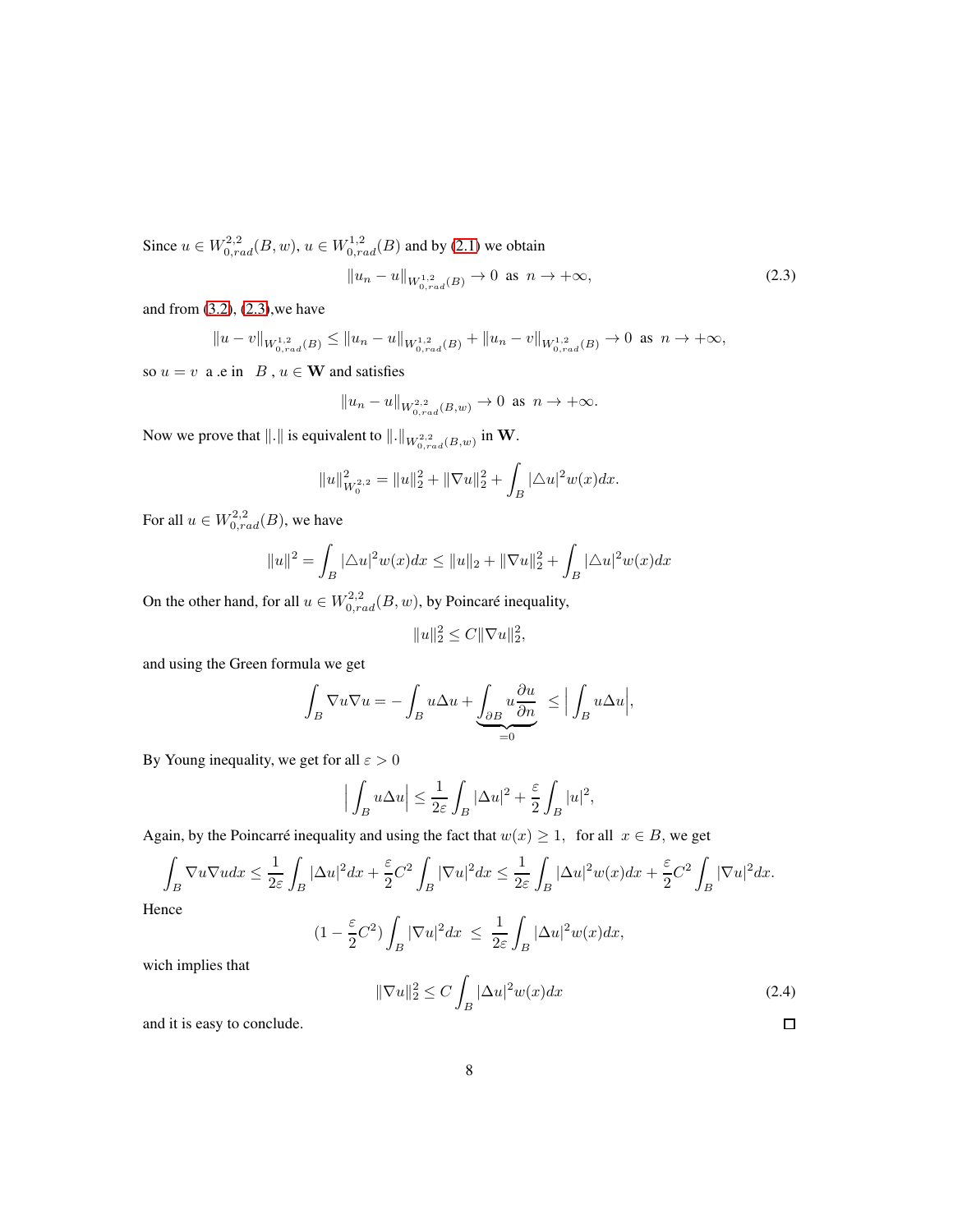#### 2.2 The pass mountain geometry

Since the nonlinearity  $f(x, t)$  is critical at  $+\infty$ , there exist a,  $C > 0$  positive constants and there exists  $t_1 > 1$  such for that

<span id="page-8-0"></span>
$$
|f(x,t)| \le Ce^{a\ t^{\gamma}}, \qquad \forall |t| > t_1. \tag{2.5}
$$

So, the functional  $\mathcal J$  given by [\(1.6\)](#page-4-0) is well defined and of class  $C^1$ .

In order to prove the existence of nontrivial solution to the problem  $(1.1)$ , we will prove the existence of nonzero critical point of the functional  $\mathcal J$  by using the following theorem which is introduced by Ambrosetti and Rabionowitz in [\[5\]](#page-23-3) (Mountain Pass Theorem).

**Definition 2.1.** Let  $(u_n)$  be a sequence in a Banach space E and  $J \in C^1(E, \mathbb{R})$  and let  $c \in \mathbb{R}$ . We say *that the sequence*  $(u_n)$  *is a Palais-Smale sequence at level*  $c$  ( or  $(PS)_c$  *sequence* ) for the functional J if

$$
J(u_n)\to c \ \ \text{in}\ \ \mathbb{R},\ \ \text{as}\ \ n\to +\infty
$$

*and*

$$
J'(u_n)\to 0 \text{ in } E', \text{ as } n\to+\infty.
$$

*We say that the functional J satisfies the Palais-Smale condition*  $(PS)_{c}$  *at the level c if every*  $(PS)_{c}$ *sequence*  $(u_n)$  *is relatively compact in E.* 

<span id="page-8-1"></span>**Theorem 2.1.** *[\[5\]](#page-23-3) Let*  $E$  *be a Banach space and*  $J : E \to \mathbb{R}$  *a*  $C^1$  *functional satisfying*  $J(0) = 0$ *. Suppose that*

- *(i)* There exist  $\rho$ ,  $\beta > 0$  such that  $\forall u \in \partial B(0, \rho), J(u) \geq \beta$ ;
- *(ii)* There exists  $x_1 \in E$  such that  $||x_1|| > \rho$  and  $J(x_1) < 0$ ;
- *(iii)* J satisfies the Palais-Smale condition (PS), that is for all sequence  $(u_n$  in E satisfying

$$
J(u_n) \to d \quad \text{as} \ \ n \to +\infty \tag{2.6}
$$

*for some*  $d \in \mathbb{R}$  *and* 

$$
||J'(u_n)||_* \to 0 \quad \text{as } n \to +\infty,
$$
\n(2.7)

*the sequence*  $(u_n)$  *is relatively compact.* 

*Then, J* has a critical point u and the critical value  $c = J(u)$  *verifies* 

$$
c:=\inf_{\gamma\in\Gamma t\in[0,1]}J(\gamma(t))
$$

*where*  $\Gamma := \{ \gamma \in C([0,1], X) \text{ such that } \gamma(0) = 0 \text{ and } \gamma(1) = x_1 \}$  *and*  $c \geq \beta$ *.* 

Before starting the proof of the geometric properties for the function  $J$ , we recall the following radial Lemma introduced in [\[34\]](#page-25-9).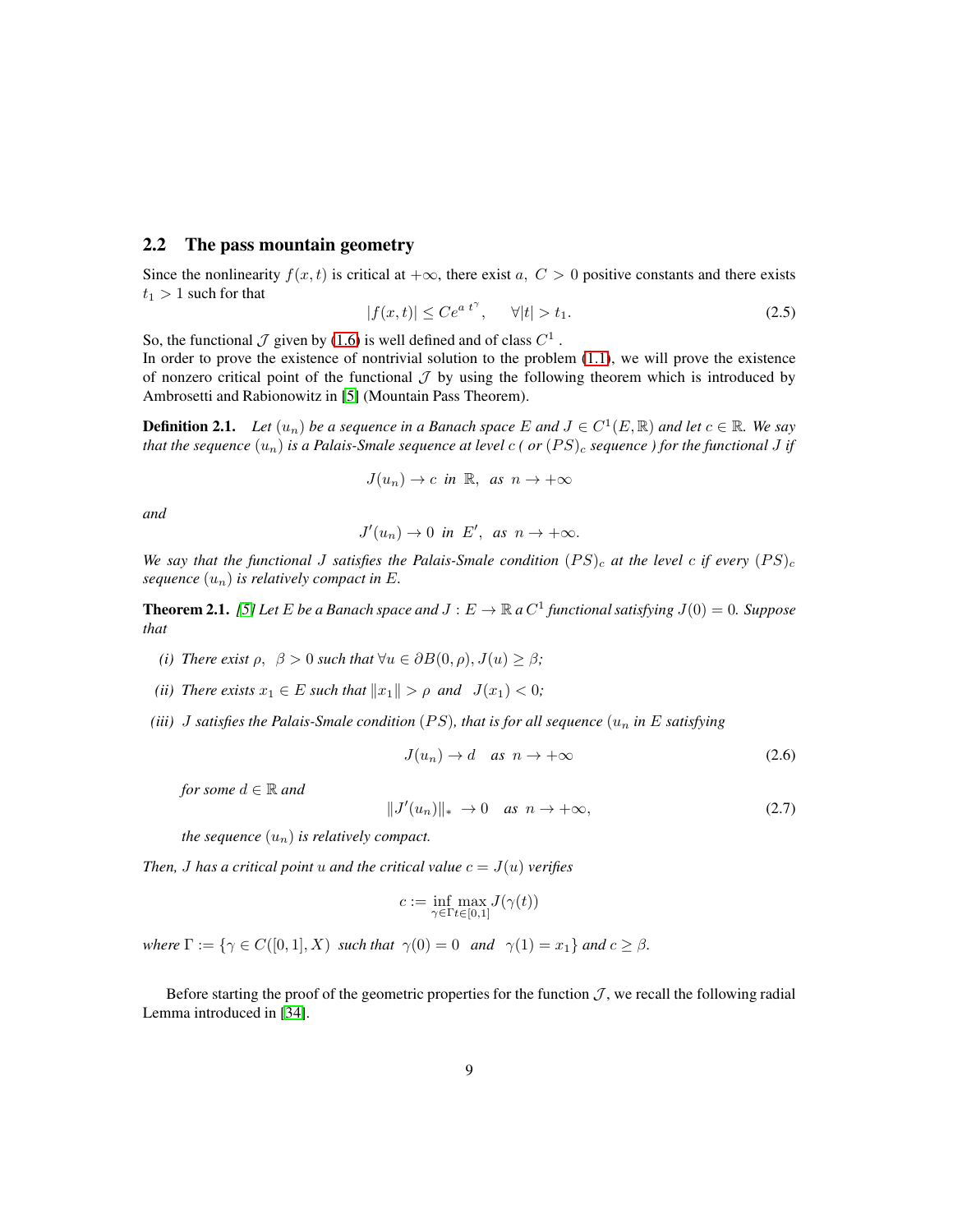**Lemma 2.** [\[34\]](#page-25-9) Let  $u$  be a radially symmetric function in  $C_0^2(B)$ . Then, we have

$$
|u(x)| \le \frac{1}{2\sqrt{2}\pi} \left( \frac{|\log(\frac{e}{|x|})|^{1-\beta} - 1}{1-\beta} \right)^{\frac{1}{2}} ||u||.
$$

Since  $w(x) \ge 1$ , for all  $x \in B$ , then the following embedding  $W_0^{2,2}(B, w) \hookrightarrow W_0^{2,2}(B) \hookrightarrow L^q(B)$ are continuous and also compact for all  $q \ge 2$ . So there exists a constant  $C > 0$  such that  $||u||_{2q} \le c||u||$ , for all  $u \in W$ .

In the next Lemma, we prove that the  $J$  satisfies the first geometric property.

<span id="page-9-0"></span>**Lemma 3.** *Suppose that*  $(H_1)$  *and*  $(H_4)$  *hold. Then, there exist*  $\rho$ ,  $\beta_0 > 0$  *such that*  $\mathcal{J}(u) \geq \beta_0$  *for all*  $u \in \mathbf{W}$  *with*  $||u|| = \rho$ .

*Proof.* It follows from the hypothesis  $(H_4)$  that there exists  $t_0 > 0$  and there exists  $\varepsilon \in (0,1)$  such that

$$
F(x,t) \le \frac{1}{2}\lambda_1(1-\varepsilon_0)|t|^2, \quad \text{for } |t| < t_2. \tag{2.8}
$$

Indeed,

$$
\limsup_{t \to 0} \frac{2F(x,t)}{t^2} < \lambda_1
$$

or

$$
\inf_{\tau>0}\sup\{\frac{2F(x,t)}{t^2},\ 0
$$

Since this inequality is strict, then there exists  $\varepsilon_0 > 0$  such that

$$
\inf_{\tau>0}\sup\{\frac{2F(x,t)}{t^2},\ 0
$$

hence, there exists  $t_2 > 0$  such that

$$
\sup\{\frac{2F(x,t)}{t^N}, \ 0 < t < t_2\} < \lambda_1 - \varepsilon_0.
$$

Hence

$$
\forall |t| < t_2 \quad F(x,t) \le \frac{1}{2}\lambda_1(1-\varepsilon_0)t^2.
$$

From  $(H_3)$  and [\(2.5\)](#page-8-0) and for all  $q > 2$ , there exist a constant  $C > 0$  such that

$$
F(x,t) \le C|t|^q e^{a t^{\gamma}}, \ \forall \ |t| > t_1.
$$
\n(2.9)

So

$$
F(x,t) \le \frac{1}{2}\lambda_1(1-\varepsilon_0)|t|^2 + C|t|^q e^{a\ t^\gamma}, \qquad \text{for all } t \in \mathbb{R}.\tag{2.10}
$$

Since

$$
\mathcal{J}(u) = \frac{1}{2}||u||^2 - \int_B F(x, u)dx,
$$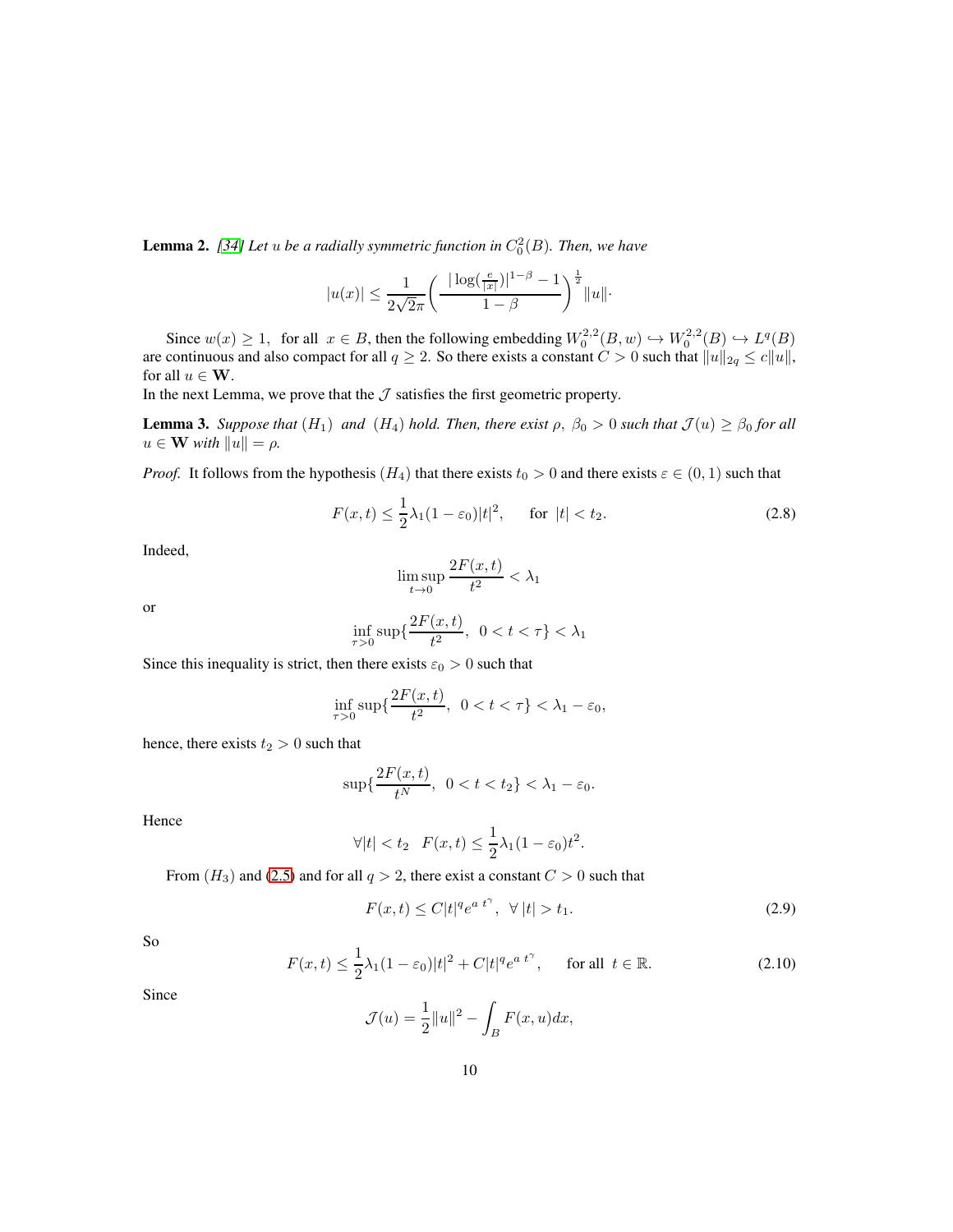we get

$$
\mathcal{J}(u) \ge \frac{1}{2}||u||^2 - \frac{1}{2}\lambda_1(1-\varepsilon_0)||u||^2 - C\int_B |u|^q e^{a|u|} dx.
$$

But  $\lambda_1 \|u\|_2^2 \leq \|u\|^2$  and from the Hölder inequality, we obtain

$$
\mathcal{J}(u) \ge \frac{\varepsilon_0}{2} \|u\|^2 - C \bigl(\int_B e^{2a \|u\|^{\gamma}} dx \bigr)^{\frac{1}{2}} \|u\|_{2q}^q. \tag{2.11}
$$

From the Theorem [1.2,](#page-3-1) if we choose  $u \in W$  such that

<span id="page-10-0"></span>
$$
2a\|u\|^{\gamma} \le \alpha_{\beta},\tag{2.12}
$$

we get

$$
\int_B e^{2a|u|^\gamma} dx = \int_B e^{2a||u||^\gamma (\frac{|u|}{||u||})^\gamma} dx < +\infty.
$$

On the other hand  $||u||_{2q} \leq C||u||$ , so

$$
\mathcal{J}(u) \ge \frac{\varepsilon_0}{2} ||u||^2 - C ||u||^q,
$$

for all  $u \in \mathbf{W}$  satisfying [\(2.12\)](#page-10-0). Since  $2 < q$ , we can choose  $\rho = ||u|| > 0$  as the maximum point of the function  $g(\sigma) = \frac{\varepsilon_0}{2} \sigma^2 - C \sigma^q$  on the interval  $[0, (\frac{\alpha_\beta}{2a})$  $\frac{\alpha_{\beta}}{2a}$   $\rangle^{\frac{1}{\gamma}}$  and  $\beta_0 = g(\rho)$  ,  $\mathcal{J}(u) \ge \beta_0 > 0$ .

By the following Lemma, we prove the second geometric property for the functional  $J$ .

<span id="page-10-1"></span>**Lemma 4.** *Suppose that*  $(H_1)$  *and*  $(H_2)$  *hold. Let*  $\varphi_1$  *be a normalized eigenfunction associated to*  $\lambda_1$  *in* W. Then,  $\mathcal{J}(t\varphi_1) \to -\infty$ , *as*  $t \to +\infty$ .

*Proof.* It follows from the condition  $(H_2)$  that

$$
f(x,t) = \frac{\partial}{\partial t} F(x,t) \ge \frac{1}{M} F(x,t),
$$

for all  $t \geq t_0$ . So

$$
F(x,t) \ge C e^{\frac{t}{M}}, \ \forall \ t \ge t_0.
$$

It follows that, there exist  $b > \lambda_1$  and  $C > 0$  such that  $F(x, t) \geq \frac{b}{2}t^2 + C$  for all  $t > 0$ .

$$
\mathcal{J}(t\varphi_1) \leq \frac{t^2}{2} \|\varphi_1\|^2 - \frac{b}{2} t^2 \|\varphi_1\|_2^2 - C|B|,
$$

where  $|B| = meas(B) = Vol(B)$ . Then, from the definition of  $\lambda_1$ , we get

$$
\mathcal{J}(t\varphi_1) \le t^2 \frac{\lambda_1 - b}{2} \|\varphi_1\|_2^2 < 0 \ \forall t > 0.
$$

So, the Lemma [4](#page-10-1) follows.

 $\Box$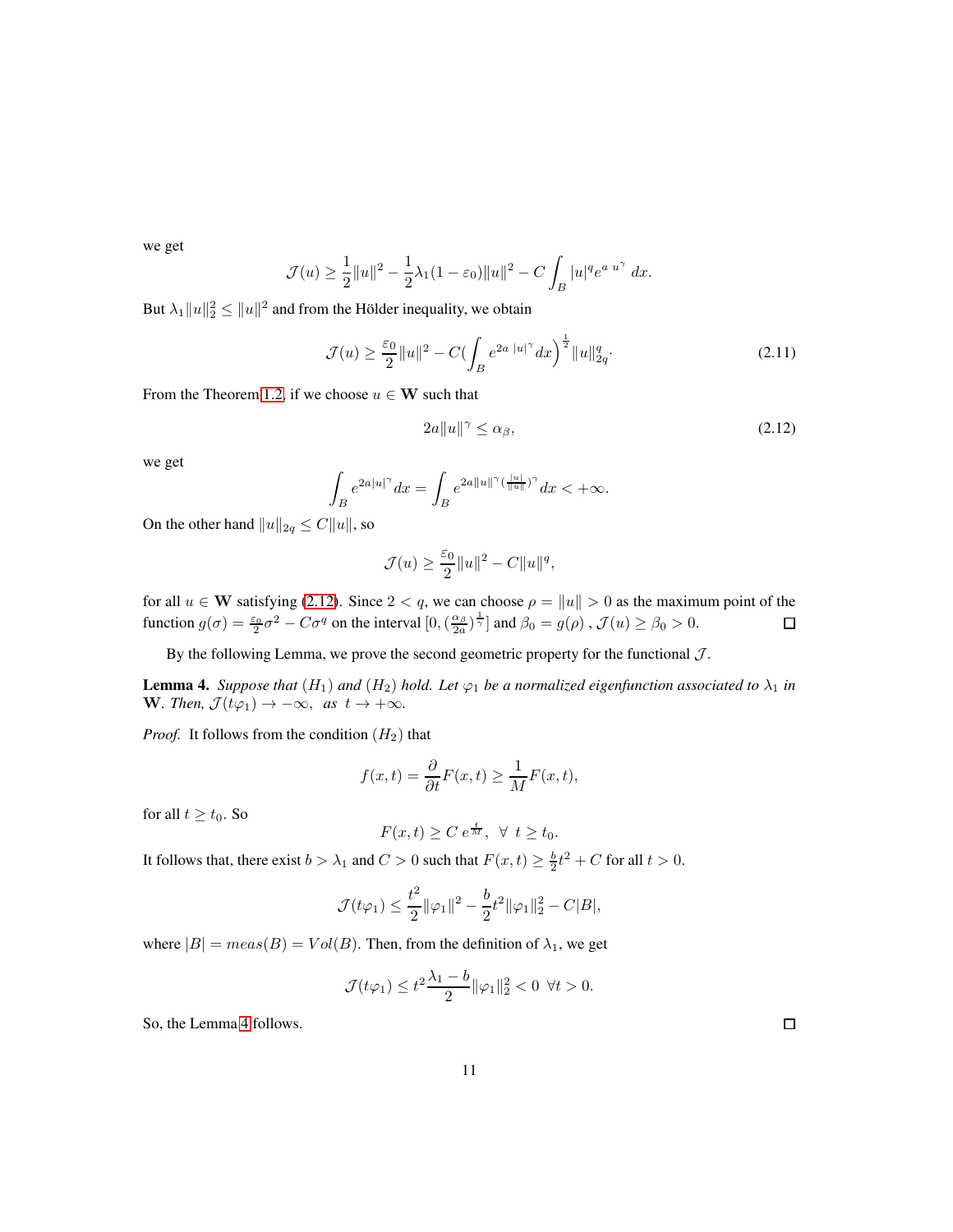# 3 The compactness analysis

### 3.1 Concentration Compactness Theorem

In order to prove that the functional  $\mathcal J$  satisfies the (PS) condition, we need a lions type result [\[25\]](#page-25-12) about an improved Adam's inequality.

<span id="page-11-1"></span>**Theorem 3.1.** Let  $(u_k)_k$  be a sequence in W. Suppose that,  $||u_k|| = 1$ ,  $u_k$  → *u weakly in* **W**,  $u_k(x)$  →  $u(x)$  *a.e x* ∈ *B*, *and*  $u \neq 0$ *. Then* 

$$
\sup_{k} \int_{B} e^{p \alpha_{\beta} |u_k|^{\gamma}} dx < +\infty, \text{ where } \alpha_{\beta} = 4[8\pi^2(1-\beta)]^{\frac{1}{1-\beta}},
$$

*for all*  $1 < p < U(u)$  *where*  $U(u)$  *is given by:* 

$$
U(u) := \begin{cases} \n\frac{1}{(1 - \|u\|^2)^{\frac{\gamma}{2}}} & \text{if } \|u\| < 1 \\ \n+\infty & \text{if } \|u\| = 1 \n\end{cases}
$$

*Proof.* Since  $||u|| \le \liminf_{k} ||u_k|| = 1$ , we will split the evidence into two cases.

**Case** 1 :  $||u|| < 1$ . We assume by contradiction for some  $p_1 < U(u)$ , we have

$$
\sup_{k} \int_{B} \exp\left(\alpha_{\beta} p_1 u_k^{\gamma}\right) dx = +\infty.
$$

Set

$$
B_{\mathcal{L}}^{k} = \{ x \in B : u_{k}(x) \geq \mathcal{L} \}
$$

where  $\mathcal L$  is a constant that we will choose later. Let  $v_k = u_k - \mathcal L$ . we have

$$
(1+a)^q \le (1+\varepsilon)a^q + (1-\frac{1}{(1+\varepsilon)^{\frac{1}{q-1}}})^{1-q}, \ \forall a \ge 0, \ \forall \varepsilon > 0 \ \forall q > 1.
$$
 (3.1)

So, using [\(3.2\)](#page-11-0), we get

<span id="page-11-0"></span>
$$
|u_k|^\gamma = |u_k - \mathcal{L} + \mathcal{L}|^\gamma
$$
  
\n
$$
\leq (|u_k - \mathcal{L}| + |\mathcal{L}|)^\gamma
$$
  
\n
$$
\leq (1 + \varepsilon)|u_k - \mathcal{L}|^\gamma + (1 - \frac{1}{(1+\varepsilon)^{\frac{1}{\gamma-1}}})^{1-\gamma}|\mathcal{L}|^\gamma
$$
  
\n
$$
\leq (1+\varepsilon)v_k^\gamma + C(\varepsilon, \gamma)\mathcal{L}^\gamma.
$$
\n(3.2)

We have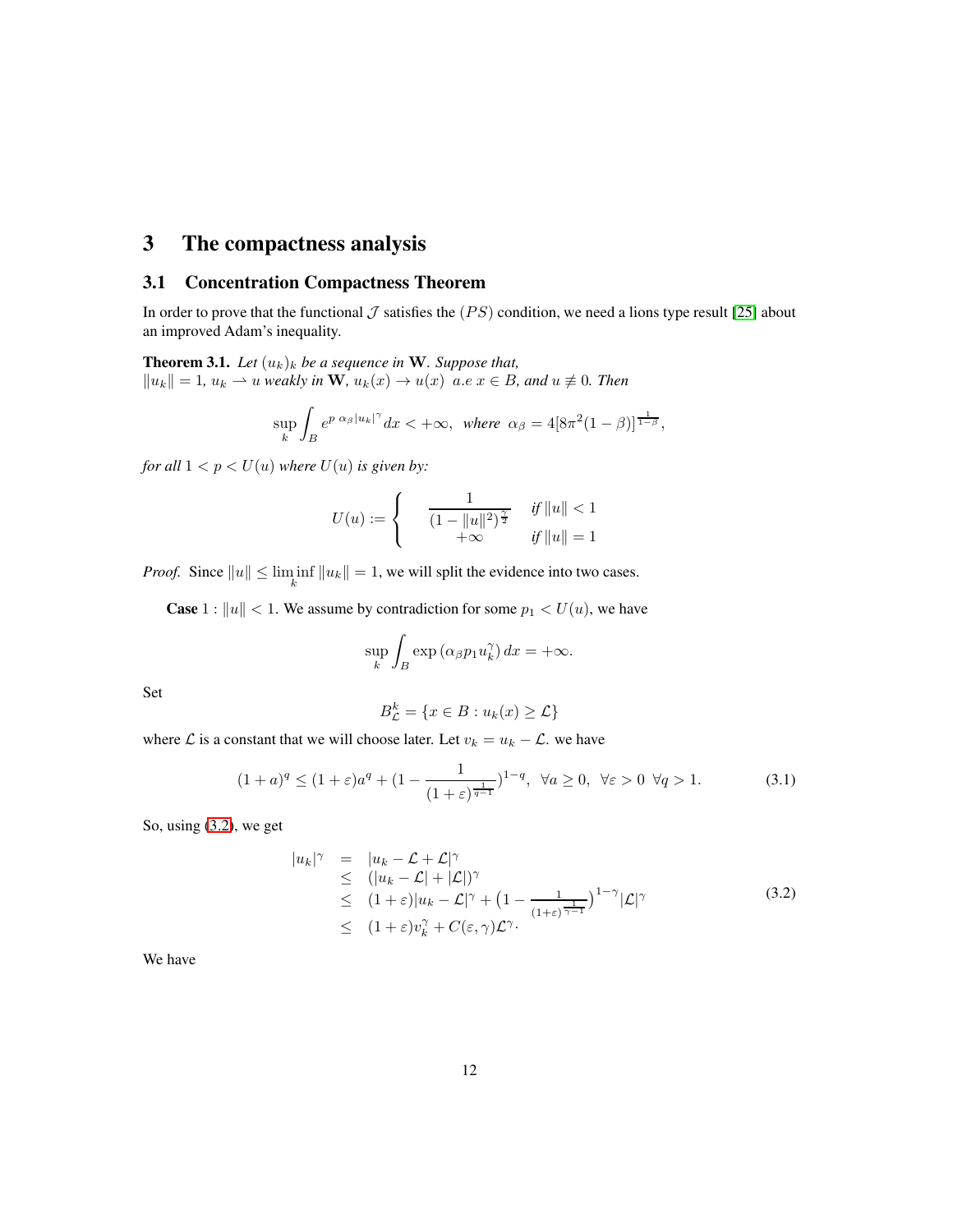$$
\int_{B} \exp\left(\alpha_{\beta} p_{1} u_{k}^{\gamma}\right) dx = \int_{B_{L}^{k}} \exp\left(\alpha_{\beta} p_{1} u_{k}^{\gamma}\right) dx + \int_{B \setminus B_{\mathcal{L}}^{k}} \exp\left(\alpha_{\beta} p_{1} u_{k}^{\gamma}\right) dx
$$
\n
$$
\leq \int_{B_{\mathcal{L}}^{k}} \exp\left(\alpha_{\beta} p_{1} u_{k}^{\gamma}\right) dx + c \exp\left(\alpha_{\beta} p_{1} \mathcal{L}^{\gamma}\right)
$$
\n
$$
\leq \int_{B_{\mathcal{L}}^{k}} \exp\left(\alpha_{\beta} p_{1} u_{k}^{\gamma}\right) dx + c(\mathcal{L}, \gamma, |B|),
$$

and then

$$
\sup_{k} \int_{B_{\mathcal{L}}^{k}} \exp\left(\alpha_{\beta} p_{1} u_{k}^{\gamma}\right) dx = \infty.
$$

By [\(3.2\)](#page-11-0) we have

$$
\int_{B_{\mathcal{L}}^k} \exp\left(\alpha_{\beta} p_1 u_k^{\gamma}\right) dx \leq \exp\left(\alpha_{\beta} p_1 C(\varepsilon, \gamma) \mathcal{L}^{\gamma}\right) \int_{B_{\mathcal{L}}^k} \exp\left((1+\varepsilon)\alpha_{\beta} p_1 v_k^{\gamma}\right) dx.
$$

Since,  $p_1 < U(u)$ , there exists  $\varepsilon > 0$  such that  $\tilde{p}_1 = (1 + \varepsilon) p_1 < U(u)$ . Thus

$$
\sup_{k} \int_{B_{\mathcal{L}}^k} \exp\left(\tilde{p}_1 \alpha_{\beta} v_k^{\gamma}\right) dx = \infty \tag{3.3}
$$

Now, we define

$$
T^{\mathcal{L}}(u) = \min\{\mathcal{L}, u\} \text{ and } T_{\mathcal{L}}(u) = u - T^{\mathcal{L}}(u)
$$

and choose  ${\mathcal L}$  such that

<span id="page-12-0"></span>
$$
\frac{1 - \|u\|^2}{1 - \|T^{\mathcal{L}}u\|^2} > \left(\frac{\tilde{p}_1}{U(u)}\right)^{\frac{2}{\gamma}}.
$$
\n(3.4)

We claim that

$$
\lim \sup_{k} \int_{B_{\mathcal{L}}^k} \omega(x) \left|\triangle v_k\right|^2 dx < \left(\frac{1}{\tilde{p}_1}\right)^{\frac{2}{\gamma}}.
$$

If this is not the case, then up to a subsequence, we get

$$
\int_{B_{\mathcal{L}}^k} \omega(x) \left|\triangle v_k\right|^2 dx = \int_B \omega(x) \left|\triangle T_{\mathcal{L}} u_k\right|^2 dx \ge \left(\frac{1}{\tilde{p}_1}\right)^{\frac{2}{\gamma}} + o_k(1).
$$

Thus,

$$
\left(\frac{1}{\tilde{p}_1}\right)^{\frac{2}{\gamma}} + \int_B \omega(x) \left|\Delta T^{\mathcal{L}} u_k\right|^2 dx + o_k(1) \le \int_B \omega(x) \left|\Delta T_{\mathcal{L}} u_k\right|^2 dx + \int_{B \setminus B_{\mathcal{L}}^k} \omega(x) \left|\Delta u_k\right|^2 dx
$$

$$
= \int_{B_{\mathcal{L}}^k} \omega(x) \left|\Delta u_k\right|^2 dx + \int_{B \setminus B_{\mathcal{L}}^k} \omega(x) \left|\Delta u_k\right|^2 dx = 1.
$$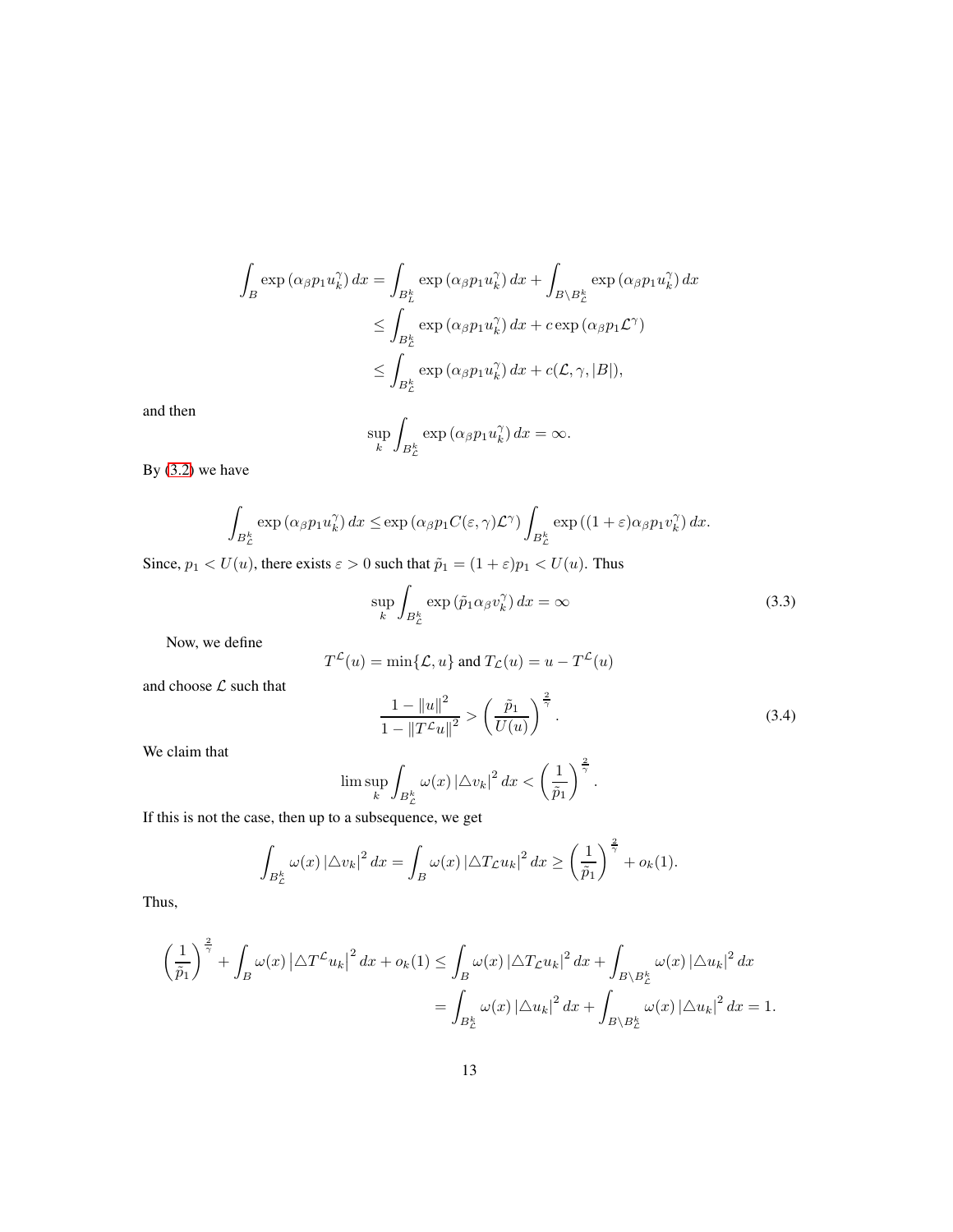For  $\mathcal{L} > 0$  fixed,  $T^{\mathcal{L}} u_k$  is also bounded in **X**. Therefore, up to a subsequence,  $T^{\mathcal{L}} u_k \rightharpoonup T^{\mathcal{L}} u$  weakly in **X** and  $T^{\mathcal{L}}u_k \to T^{\mathcal{L}}u$  almost everywhere in B. By the lower semicontinuity of the norm in **X** and the last inequality, we have

$$
\tilde{p}_1 \ge \frac{1}{\left(1 - \liminf_{k \to +\infty} \|T^{\mathcal{L}} u_k\|^2\right)^{\frac{\gamma}{2}}} \ge \frac{1}{\left(1 - \|T^{\mathcal{L}} u\|^2\right)^{\frac{\gamma}{2}}},
$$

combining with [\(3.4\)](#page-12-0), we obtain

$$
\tilde{p}_1 \ge \frac{1}{\left(1 - \|T^{\mathcal{L}}u\|^2\right)^{\frac{\gamma}{2}}} > \frac{\tilde{p}_1}{U(u)} \frac{1}{\left(1 - \|T^{\mathcal{L}}u\|^2\right)^{\frac{\gamma}{2}}} = \tilde{p}_1,
$$

which is a contradiction. Therefore

$$
\limsup_{k} \int_{B_{\mathcal{L}}^k} \omega(x) |\triangle v_k|^2 dx < \left(\frac{1}{\tilde{p}_1}\right)^{\frac{2}{\gamma}}.
$$

By the Adam's inequality [\(1.4\)](#page-3-0), we deduce that

$$
\sup_k \int_{B_{\mathcal{L}}^k} \exp\left(\tilde{p}_1 \alpha_\beta v_k^{\gamma}\right) dx < \infty
$$

which is also a contradiction. The proof is finished in this case.

**Case** 2 :  $||u|| = 1$ . We can then proceed as in case 1 and obtain

$$
\sup_{k} \int_{B_{\mathcal{L}}^{k}} \exp\left(\tilde{p}_{1} \alpha_{\beta} v_{k}^{\gamma}\right) dx = \infty
$$

where  $\tilde{p}_1 = (1 + \varepsilon)p_1$ . Then we have

$$
\lim \sup_{k} \int_{B_{L}^{k}} \omega(x) |\triangle v_{k}|^{2} dx = \lim \sup_{k} \int_{B} \omega(x) |\triangle T_{L} u_{k}|^{2} dx \ge \left(\frac{1}{\tilde{p}_{1}}\right)^{\frac{2}{\gamma}}
$$

thus,

$$
\left\|T^{\mathcal{L}}u\right\|^2 \leq \liminf_{k} \int_{B} \omega(x) \left|\Delta T^{\mathcal{L}}u_k\right|^2 dx \leq 1 - \limsup_{k} \int_{B} \left|\Delta T_{\mathcal{L}}u_k\right|^2 dx \leq 1 - \left(\frac{1}{\tilde{p}_1}\right)^{\frac{2}{\gamma}}.
$$

On the other hand, since  $||u|| = 1$ , we can take  $\mathcal L$  large enough such that

$$
\left\|T^{\mathcal{L}}u\right\|^2 > 1 - \frac{1}{2} \left(\frac{1}{\tilde{p}_1}\right)^{\frac{2}{\gamma}}
$$

which is a contradiction, and the proof is complete in this case.

 $\Box$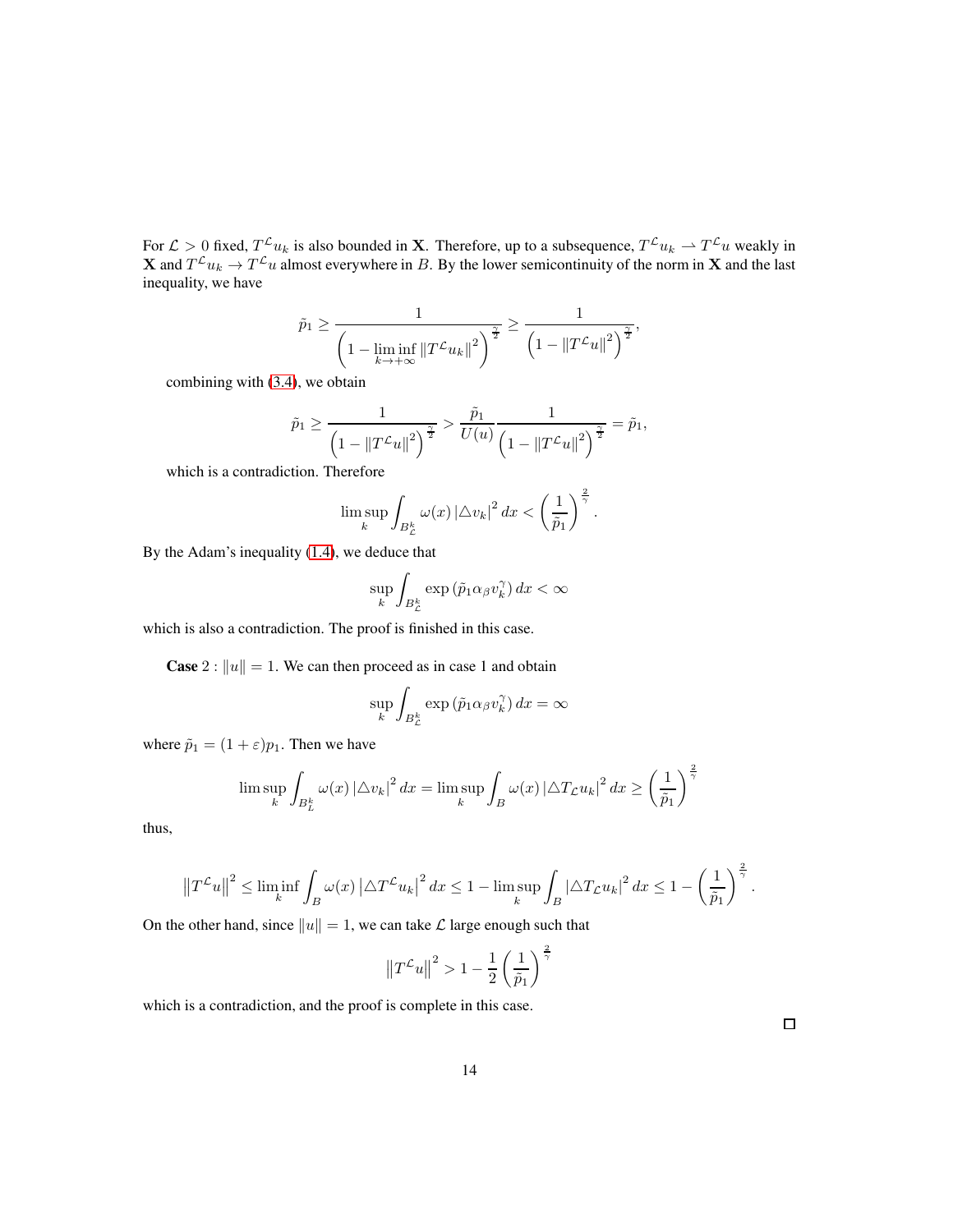#### 3.2 The Palais-Smale sequence

The main difficulty in the approach to the critical problem of growth is the lack of compactness. Precisely, the overall condition of Palais-Smale does not hold except for a certain level of energy. In the following proposition, we identify the first level of compactness.

<span id="page-14-2"></span>**Proposition 3.1.** *Suppose that*  $(H_1), (H_2)$  *and*  $(H_3)$  *hold. If the function*  $f(x, t)$  *satisfies the condition*  $(1.5)$  *for some*  $\alpha_0 > 0$ *, then the functional* J *satisfies the Palais-Smale condition*  $(PS)_c$  *for any* 

$$
c < \frac{1}{2} \left(\frac{\alpha_{\beta}}{\alpha_0}\right)^{\frac{2}{\gamma}},
$$

*where*  $\alpha_{\beta} = 4[8\pi^2(1-\beta)]^{\frac{1}{1-\beta}}$ .

*Proof.* Consider a  $(PS)_c$  sequence in W, for some  $c \in \mathbb{R}$ , that is

<span id="page-14-0"></span>
$$
\mathcal{J}(u_n) = \frac{1}{2} ||u_n||^2 - \int_B F(x, u_n) dx \to c, \ \ n \to +\infty
$$
\n(3.5)

and

<span id="page-14-1"></span>
$$
|\langle \mathcal{J}'(u_n), \varphi \rangle| = \Big| \int_B w(x) \Delta u_n \cdot \Delta \varphi dx - \int_B f(x, u_n) \varphi dx \Big| \le \varepsilon_n ||\varphi||, \tag{3.6}
$$

for all  $\varphi \in \mathbf{W}$ , where  $\varepsilon_n \to 0$ , when  $n \to +\infty$ .

Also, inspired by [\[12\]](#page-24-4), it follows from  $(H_2)$  that for all  $\varepsilon > 0$  there exists  $t_{\varepsilon} > 0$  such that

$$
F(x,t) \le \varepsilon t f(x,t), \quad \text{for all } |t| > t_{\varepsilon} \text{ and uniformly in } x \in B,
$$
\n(3.7)

and so, by [\(3.5\)](#page-14-0), for all  $\varepsilon > 0$  there exists a constant  $C > 0$ 

$$
\frac{1}{2}||u_n||^2 \le C + \int_B F(x, u_n)dx,
$$

hence

$$
\frac{1}{2}||u_n||^2 \le C + \int_{|u_n| \le t_\varepsilon} F(x, u_n) dx + \varepsilon \int_B f(x, u_n) u_n dx
$$

and so, from [\(3.6\)](#page-14-1), we get

$$
\frac{1}{2}||u_n||^2 \leq C_1 + \varepsilon \varepsilon_n ||u_n|| + \varepsilon ||u_n||^2,
$$

for some constant  $C_1 > 0$ . Since

$$
\left(\frac{1}{2} - \varepsilon\right) \|u_n\|^2 \le C_1 + \varepsilon \varepsilon_n \|u_n\|,\tag{3.8}
$$

we deduce that the sequence  $(u_n)$  is bounded in W. As consequence, there exists  $u \in W$  such that, up to subsequence,  $u_n \rightharpoonup u$  weakly in  $\mathbf{W}, u_n \to u$  strongly in  $L^q(B)$ , for all  $1 \le q < 4$  and  $u_n(x) \to u(x)$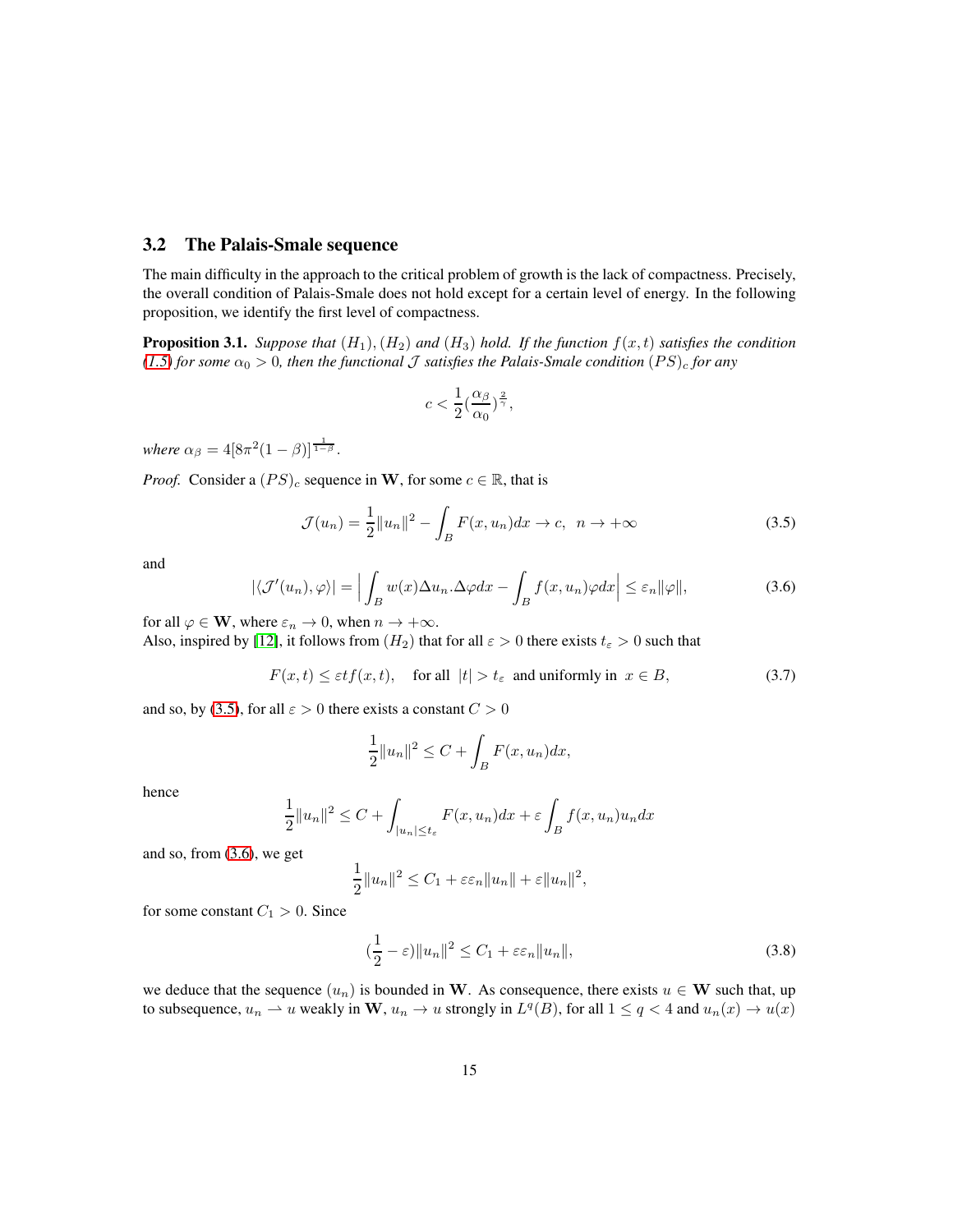### a.e. in B. Furthermore, we have, from [\(3.5\)](#page-14-0) and [\(3.6\)](#page-14-1), that

$$
0 < \int_{B} f(x, u_n) u_n \le C,\tag{3.9}
$$

and

$$
0 < \int_{B} F(x, u_n) \le C. \tag{3.10}
$$

Since by Lemma 2.1 in [\[19\]](#page-24-0), we have

<span id="page-15-1"></span>
$$
f(x, u_n) \to f(x, u) \text{ in } L^1(B) \text{ as } n \to +\infty,
$$
 (3.11)

then, it follows from  $(H_2)$  and the generalized Lebesgue dominated convergence theorem that

<span id="page-15-2"></span>
$$
F(x, u_n) \to F(x, u) \text{ in } L^1(B) \text{ as } n \to +\infty. \tag{3.12}
$$

So,

$$
\lim_{n \to +\infty} ||u_n||^2 = 2(c + \int_B F(x, u) dx).
$$
 (3.13)

Using [\(3.5\)](#page-14-0), we have

$$
\lim_{n \to +\infty} \int_{B} f(x, u_n) u_n dx = 2(c + \int_{B} F(x, u) dx). \tag{3.14}
$$

Then by  $(H_3)$  and [\(3.6\)](#page-14-1), we get

<span id="page-15-0"></span>
$$
\lim_{n \to +\infty} 2 \int_B F(x, u_n) dx \le \lim_{n \to +\infty} \int_B f(x, u_n) u_n dx = 2(c + \int_B F(x, u) dx). \tag{3.15}
$$

As a direct consequence from [\(3.11\)](#page-15-1) and [\(3.12\)](#page-15-2), we get  $c \ge 0$ .

Also, it follows from  $(3.5)$ ,  $(3.6)$ ,  $(3.11)$  and  $(3.12)$ , by passing to the limit, we obtain that u is a weak solution of the problem [\(1.1\)](#page-0-1) that is

$$
\int_B \triangle u. \triangle \varphi \, w(x) dx = \int_B f(x, u) \varphi dx, \ \ \forall \ \varphi \in \mathbf{W}.
$$

Taking  $\varphi = u$  as a test function, we get

$$
\int_{B} |\triangle u|^2 w(x) dx = \int_{B} f(x, u) u dx \ge 2 \int_{B} F(x, u) dx.
$$

Hence  $\mathcal{J}(u) \geq 0$ . We also have by the Fatou's lemma and [\(3.12\)](#page-15-2)

$$
0 \le \mathcal{J}(u) \le \frac{1}{2} \liminf_{n \to \infty} ||u_n||^2 - \int_B F(x, u) dx = c.
$$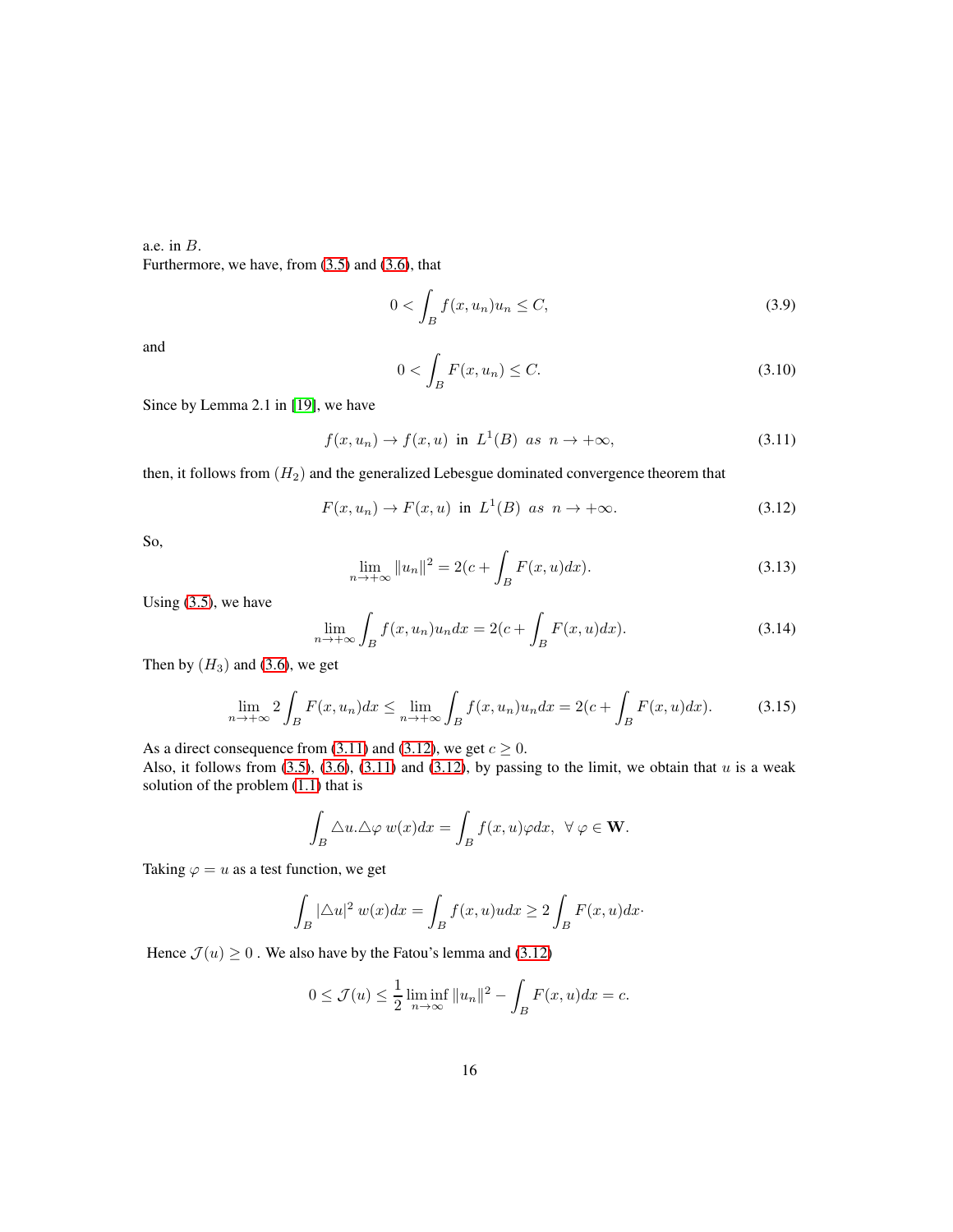So, we will finish the proof by considering three cases for the level  $c$ .

*Case 1.*  $c = 0$ . In this case

$$
0 \le \mathcal{J}(u) \le \liminf_{n \to +\infty} \mathcal{J}(u_n) = 0.
$$

So,

$$
\mathcal{J}(u)=0
$$

and then by [\(3.12\)](#page-15-2)

$$
\lim_{n \to +\infty} \frac{1}{2} ||u_n||^2 = \int_B F(x, u) dx = \frac{1}{2} ||u||^2.
$$

It follows that  $u_n \to u$  in W. *Case 2.*  $c > 0$  *and*  $u = 0$ *.* We prove that this case cannot happen. From [\(3.5\)](#page-14-0) and [\(3.6\)](#page-14-1) with  $v = u_n$ , we have

$$
\lim_{n \to +\infty} ||u_n||^2 = 2c \text{ and } \lim_{n \to +\infty} \int_B f(x, u_n)u_n dx = 2c.
$$

Again by [\(3.6\)](#page-14-1) we have

$$
\left| \|u_n\|^2 - \int_B f(x, u_n) u_n dx \right| \leq C \varepsilon_n.
$$

First we claim that there exists  $q > 1$  such that

$$
\int_{B} |f(x, u_n)|^q dx \le C,\tag{3.16}
$$

so

$$
||u_n||^2 \leq C\varepsilon_n + \left(\int_B |f(x, u_n)|^q\right)^{\frac{1}{q}} dx \left(\int_B |u_n|^{q'}\right)^{\frac{1}{q'}}
$$

where q' the conjugate of q. Since  $(u_n)$  converge to  $u = 0$  in  $L^{q'}(B)$ ,

$$
\lim_{n \to +\infty} \|u_n\|^2 = 0
$$

which in contradiction with  $c > 0$ .

For the proof of the claim, since f has subcritical or critical growth, for every  $\varepsilon > 0$  and  $q > 1$  there exists  $t_{\varepsilon} > 0$  and  $C > 0$  such that for all  $|t| \ge t_{\varepsilon}$ , we have

$$
|f(x,t)|^q \le Ce^{\alpha_0(1+\varepsilon)t^\gamma}.\tag{3.17}
$$

Consequently,

$$
\int_{B} |f(x, u_n)|^q dx = \int_{\{|u_n| \le t_{\varepsilon} \atop B \times [-t_{\varepsilon}, t_{\varepsilon}]} |f(x, u_n)|^q dx + \int_{\{|u_n| > t_{\varepsilon}\}} |f(x, u_n)|^q dx
$$
  

$$
\le 2\pi^2 \max_{B \times [-t_{\varepsilon}, t_{\varepsilon}]} |f(x, t)|^q + C \int_{B} e^{\alpha_0(1+\varepsilon)|u_n|^{\gamma}} dx.
$$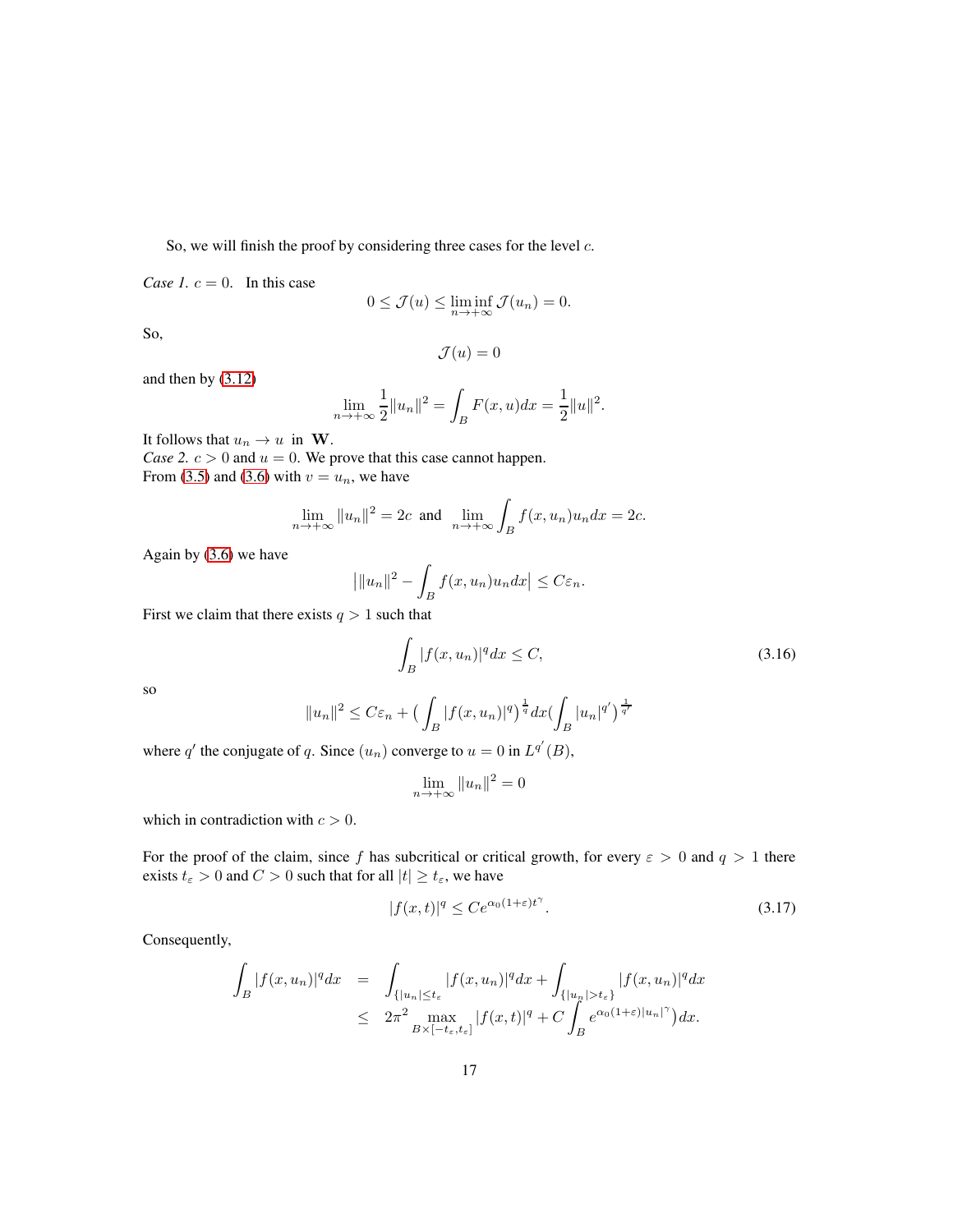Since  $2c < (\frac{\alpha_{\beta}}{2})$  $\frac{\alpha_{\beta}}{\alpha_0}$   $\frac{\alpha}{\gamma}$ , there exists  $\eta \in (0, \frac{1}{2})$  such that  $2c = (1 - 2\eta)(\frac{\alpha_{\beta}}{\alpha_0})^{\frac{2}{\gamma}}$ . On the other hand,  $||u_n||^{\gamma} \to$  $(2c)^{\frac{\gamma}{2}}$ , so there exists  $n_{\eta} > 0$  such that for all  $n \ge n_{\eta}$ , we get  $||u_n||^{\gamma} \le (1 - \eta) \frac{\alpha_{\beta}}{\alpha_0}$  $\frac{\alpha_{\beta}}{\alpha_0}$ . Therefore,

$$
\alpha_0(1+\varepsilon)(\frac{|u_n|}{\|u_n\|})^{\gamma}\|u_n\|^{\gamma} \le (1+\varepsilon)(1-\eta)\alpha_{\beta}.
$$

We choose  $\varepsilon > 0$  small enough to get

$$
\alpha_0(1+\varepsilon)\|u_n\|^\gamma\leq \alpha_\beta\cdot
$$

Therefore, the second integral is uniformly bounded in view of [\(1.4\)](#page-3-0) and the claim is proved.

*Case 3.*  $c > 0$  and  $u \neq 0$ . In this case, we claim that  $\mathcal{J}(u) = c$  and therefore, we get

$$
\lim_{n \to +\infty} \|u_n\|^2 = 2(c + \int_B F(x, u) dx) = 2(\mathcal{J}(u) + \int_B F(x, u) dx) = \|u\|^2.
$$

Do not forgot that

$$
\mathcal{J}(u) \le \frac{1}{2} \liminf_{n \to +\infty} ||u_n||^2 - \int_B F(x, u) dx = c.
$$

Suppose that  $\mathcal{J}(u) < c$ . Then,

<span id="page-17-0"></span>
$$
||u||^{\gamma} < (2(c + \int_{B} F(x, u) dx))^{\frac{\gamma}{2}}.
$$
 (3.18)

Set

$$
v_n = \frac{u_n}{\|u_n\|}
$$

and

$$
v = \frac{u}{\left(2\left(c + \int_B F(x, u)dx\right)\right)^{\frac{1}{2}}}.
$$

We have  $||v_n|| = 1$ ,  $v_n \rightharpoonup v$  in W,  $v \not\equiv 0$  and  $||v|| < 1$ . So, by Theorem [3.1,](#page-11-1) we get

$$
\sup_n \int_B e^{p\alpha_\beta |v_n|^\gamma} dx < \infty,
$$

for  $1 < p < U(v) = (1 - ||v||^2)^{\frac{-\gamma}{2}}$ . As in the case  $(2)$ , we are going to estimate  $\int\limits_B |f(x,u_n)|^q dx.$ For  $\varepsilon > 0$ , one has

$$
\int_{B} |f(x, u_n)|^q dx = \int_{\{|u_n| \leq t_{\varepsilon}} |f(x, u_n)|^q dx + \int_{\{|u_n| > t_{\varepsilon}\}} |f(x, u_n)|^q dx
$$
  
\n
$$
\leq 2\pi^2 \max_{B \times [-t_{\varepsilon}, t_{\varepsilon}]} |f(x, t)|^q + C \int_{B} e^{\alpha_0 (1 + \varepsilon) |u_n|^{\gamma}} dx
$$
  
\n
$$
\leq C_{\varepsilon} + C \int_{B} e^{\alpha_0 (1 + \varepsilon) ||u_n||^{\gamma} |v_n|^{\gamma}} dx \leq C,
$$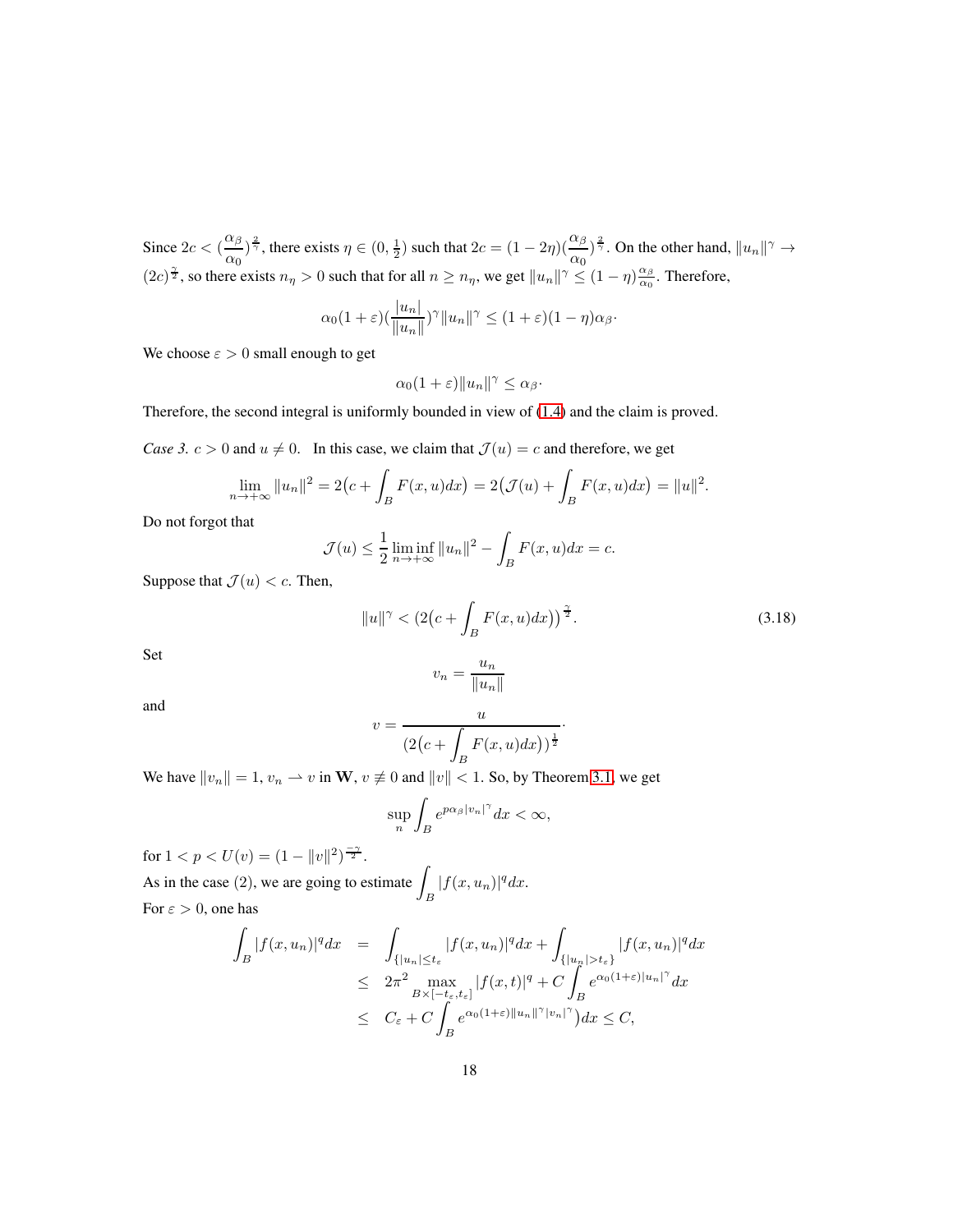provided that  $\alpha_0(1+\varepsilon) \|u_n\|^{\gamma} \leq p \ \alpha_\beta$  and  $1 < p < U(v) = (1 - \|v\|^2)^{\frac{-\gamma}{2}}$ . Since

$$
(1 - ||v||2)\frac{-\gamma}{2} = \left(\frac{2(c + \int_B F(x, u)dx)}{2(c + \int_B F(x, u)dx) - ||u||^2}\right)^{\frac{\gamma}{2}} = \left(\frac{c + \int_B F(x, u)dx}{c - \mathcal{J}(u)}\right)^{\frac{\gamma}{2}}
$$

and

$$
\lim_{n \to +\infty} \|u_n\|^{\gamma} = \left(2\left(c + \int_B F(x, u)dx\right)\right)^{\frac{\gamma}{2}},
$$

then, for large  $n$ ,

$$
\alpha_0(1+\varepsilon) \|u_n\|^{\gamma} \leq \alpha_0(1+2\varepsilon) (2\big(c+\int_B F(x,u)dx\big)^{\frac{\gamma}{2}}.
$$

But  $\mathcal{J}(u) \geq 0$  and  $c < \frac{1}{2}$  $\frac{1}{2}(\frac{\alpha_{\beta}}{\alpha_0}$  $\frac{\alpha_\beta}{\alpha_0}\big)^{\frac{2}{\gamma}}$  , then if we choose  $\varepsilon > 0$  small enough such that

$$
\frac{\alpha_0}{\alpha_\beta}(1+2\varepsilon) < \left(\frac{1}{2(c-\mathcal{J}(u))}\right)^{\frac{\gamma}{2}},
$$

we get,

$$
(1+2\varepsilon)\big((c-\mathcal{J}(u)\big)^{\frac{\gamma}{2}} < \frac{\alpha_\beta}{2^{\frac{\gamma}{2}}\alpha_0}.
$$

So, the sequence  $(f(x, u_n))$  is bounded in  $L^q$ ,  $q > 1$ .

Since  $\langle \mathcal{J}'(u_n), (u_n - u) \rangle = o(1)$ , we have from the boundedness of  $\{f(x, u_n)\}\$ in  $L^q(B)$  for  $q > 1$ , we can prove that  $u_n \to u$  strongly in W. Indeed, we have

$$
||u_n - u||^2 = \langle u_n, u_n - u \rangle - \langle u, u_n - u \rangle = \langle u_n, u_n - u \rangle + o_n(1) \to 0 \text{ as } n \to +\infty.
$$

From  $(3.6)$  and using the Hölder inequality, we get

$$
\begin{array}{rcl}\n| < u_n, u_n - u > \vert < \varepsilon_n \|u_n - u\| + \vert \int_B f(x, u_n)(u_n - u) dx \vert \\
& \leq < C\varepsilon_n + \big( \int_B |f(x, u_n|^q dx)^\frac{1}{q} \big( \int_B |u_n - u|^{q'} \big)^\frac{1}{q'} dx \to 0 \text{ as } n \to +\infty.\n\end{array}
$$

Hence,

$$
\lim_{n \to +\infty} ||u_n||^2 = 2(c + \int_B F(x, u) dx) = ||u||^2
$$

and this contradicts [\(3.18\)](#page-17-0). So,  $\mathcal{J}(u) = c$  and consequently,  $u_n \to u$ .

 $\Box$ 

# 4 Proof of Theorem [1.3](#page-4-1)

In the sequel, we will estimate the minimax level of the energy  $J$ . We will prove that the mountain pass level  $c$  in Theorem [2.1](#page-8-1) satisfies

$$
c<\frac{1}{2}(\frac{\alpha_\beta}{\alpha_0})^{\frac{2}{\gamma}}\cdot
$$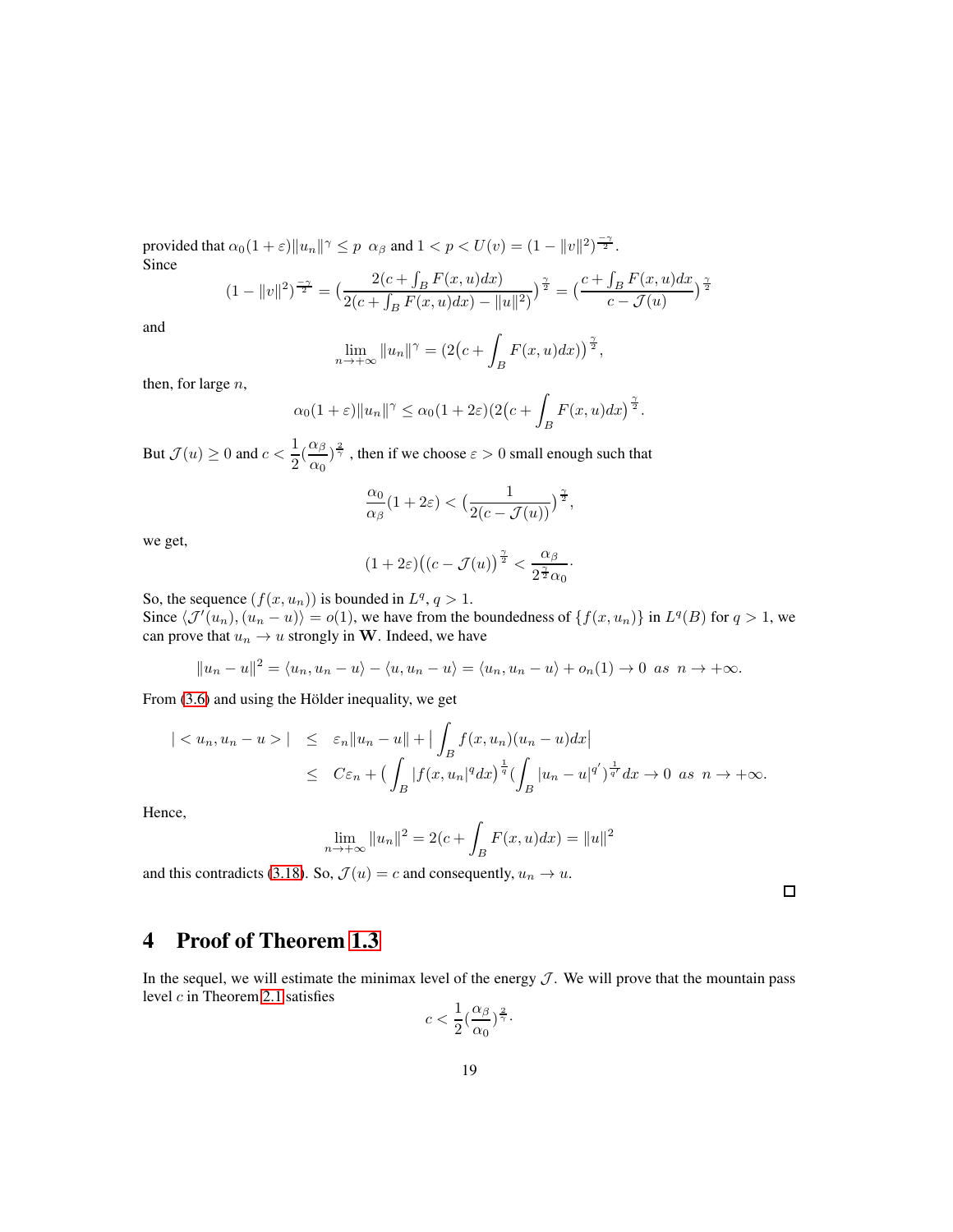For this purpose , we will prove that there exists  $v_0 \in \mathbf{W}$  such

<span id="page-19-0"></span>
$$
\max_{t \ge 0} \mathcal{J}(tv_0) < \frac{1}{2} \left( \frac{\alpha_\beta}{\alpha_0} \right)^{\frac{2}{\gamma}}.\tag{4.1}
$$

# 4.1 Adams functions

Now, we will construct particular functions, namely the Adams functions. We consider the sequence defined for all  $n\geq 3$  by (4.2)

$$
w_n(x) = \begin{cases} \frac{\left(\log(e\sqrt[4]{n})\right)^{\frac{1}{\gamma}} - \frac{|x|^{2(1-\beta)}}{2\left(\frac{\alpha}{4n}\right)^{\frac{1}{\gamma}}\left(\log(e\sqrt[4]{n})\right)^{\frac{\gamma-1}{\gamma}}}{\left(\log(e\sqrt[4]{n})\right)^{\frac{\gamma-1}{\gamma}}} + \frac{1}{2\left(\frac{\alpha}{4}\right)^{\frac{1}{\gamma}}\left(\log(e\sqrt[4]{n})\right)^{\frac{\gamma-1}{\gamma}}} & \text{if } 0 \le |x| \le \frac{1}{\sqrt[4]{n}} \\ & \frac{\left(\log\left(\frac{e}{|x|}\right)\right)^{1-\beta}}{\left(\frac{\alpha}{4}\log(e\sqrt[4]{n})\right)^{\frac{1}{\gamma}}} & \text{if } \frac{1}{\sqrt[4]{n}} \le |x| \le \frac{1}{2} \end{cases}
$$

where 
$$
\zeta_n \in C_0^{\infty}(B)
$$
 is such that  
\n
$$
\zeta_n(\frac{1}{2}) = \frac{1}{\left(\frac{\alpha_{\beta}}{16}\log(e^{4n})\right)^{\frac{1}{\gamma}}} \left(\log 2e\right)^{1-\beta}, \frac{\partial \zeta_n}{\partial x}(\frac{1}{2}) = \frac{-2(1-\beta)}{\left(\frac{\alpha_{\beta}}{4}\log(e\sqrt[4]{n})\right)^{\frac{1}{\gamma}}} \left(\log(2e)\right)^{-\beta}
$$
\n
$$
\zeta_n = \frac{\partial \zeta_n}{\partial x} = 0 \text{ on } \partial B \text{ and the functions } \xi_n, \nabla \xi_n, \Delta \xi_n \text{ are all } o\left(\frac{1}{\log(e\sqrt[4]{n})}\right).
$$
\nLet  $v_n(x) = \frac{w_n}{\|w_n\|}$ . We have,  $v_n \in \mathbf{W}$ ,  $||v_n||^2 = 1$ .

We compute  $\Delta w_n(x)$ , we get

$$
\Delta w_n(x) = \begin{cases}\n\frac{-(1-\beta)(4-2\beta)|x|^{-2\beta}}{\left(\frac{\alpha_\beta}{4n}\right)^{\frac{1}{\gamma}}\left(\log(e\sqrt[4]{n})\right)^{\frac{\gamma-1}{\gamma}}} & \text{if } 0 \le |x| \le \frac{1}{\sqrt[4]{n}} \\
\frac{-(1-\beta)\left(\log(\frac{e}{|x|})\right)^{-\beta}\left(2+\beta\left(\log\frac{e}{|x|}\right)^{-1}\right)}{\left(\frac{\alpha_\beta}{4}\log(e\sqrt[4]{n})\right)^{\frac{1}{\gamma}}} & \text{if } \frac{1}{\sqrt[4]{n}} \le |x| \le \frac{1}{2} \\
\Delta \zeta_n & \text{if } \frac{1}{2} \le |x| \le 1\n\end{cases}
$$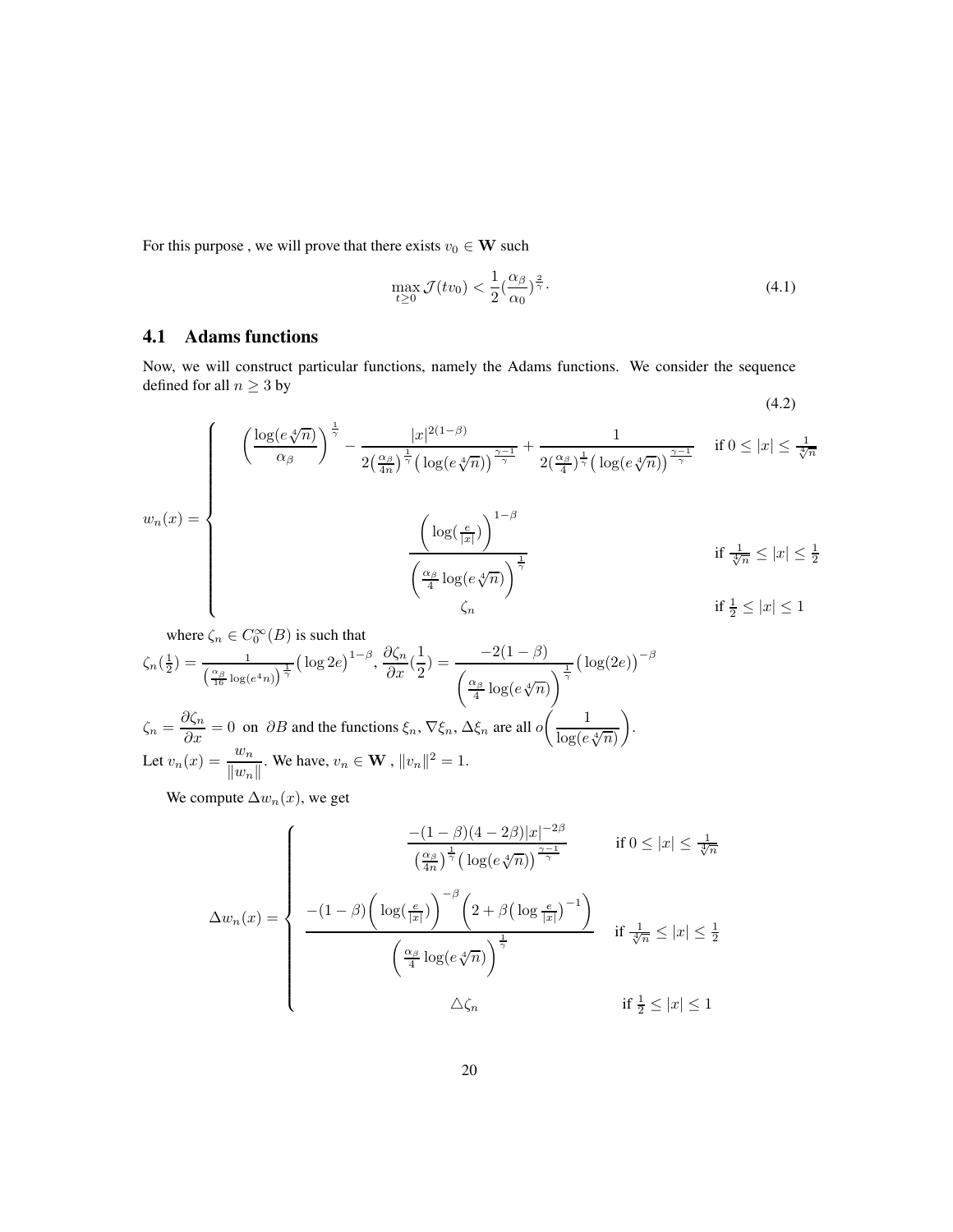So,

$$
||w_n||^2 = 2\pi^2 \int_0^{\frac{1}{\sqrt[4]{n}}} r^3 |\Delta w_n(x)|^2 \left(\log \frac{e}{r}\right)^\beta dr + 2\pi^2 \int_{\frac{1}{\sqrt[4]{n}}}^{\frac{1}{2}} r^3 |\Delta w_n(x)|^2 \left(\log \frac{e}{r}\right)^\beta dr + 2\pi^2 \int_{\frac{1}{2}}^1 r^3 |\Delta w_n(x)|^2 \left(\log \frac{e}{r}\right)^\beta dr
$$

we have,

$$
I_{1} = 2\pi^{2} \frac{(1-\beta)^{2}(4-2\beta)^{2}}{\left(\frac{\alpha_{\beta}}{4n}\right)^{\frac{2}{\gamma}}\left(\log(e\sqrt[4]{n})\right)^{\frac{2(\gamma-1)}{\gamma}}}\int_{0}^{\frac{1}{\sqrt[4]{n}}} r^{3-4\beta} \left(\log\frac{e}{r}\right)^{\beta} dr
$$
  
\n
$$
= 2\pi^{2} \frac{(1-\beta)^{2}(4-2\beta)^{2}}{\left(\frac{\alpha_{\beta}}{4n}\right)^{\frac{2}{\gamma}}\left(\log(e\sqrt[4]{n})\right)^{\frac{2(\gamma-1)}{\gamma}}}\left[\frac{r^{4-4\beta}}{4-4\beta}\left(\log\frac{e}{r}\right)^{\beta}\right]_{0}^{\frac{1}{\sqrt[4]{n}}}
$$
  
\n
$$
+ 2\pi^{2} \frac{\beta(1-\beta)^{2}(4-2\beta)^{2}}{\left(\frac{\alpha_{\beta}}{4n}\right)^{\frac{2}{\gamma}}\left(\log(e\sqrt[4]{n})\right)^{\frac{2(\gamma-1)}{\gamma}}}\int_{0}^{\frac{1}{\sqrt[4]{n}}} \frac{r^{4-4\beta}}{4-4\beta}\left(\log\frac{e}{r}\right)^{\beta-1} dr
$$
  
\n
$$
= o\left(\frac{1}{\log e\sqrt[4]{n}}\right).
$$

Also,

$$
I_2 = 2\pi^2 \frac{(1-\beta)^2}{\left(\frac{\alpha_\beta}{4}\right)^{\frac{2}{\gamma}} \left(\log(e\sqrt[4]{n})\right)^{\frac{2}{\gamma}}} \int_{\frac{1}{\sqrt[4]{n}}}^{\frac{1}{2}} \frac{1}{r} \left(\log\frac{e}{r}\right)^{-\beta} \left(2+\beta\left(\log\frac{e}{r}\right)^{-1}\right)^2 dr
$$
  
\n
$$
= -2\pi^2 \frac{(1-\beta)^2}{\left(\frac{\alpha_\beta}{4}\right)^{\frac{2}{\gamma}} \left(\log(e\sqrt[4]{n})\right)^{\frac{2}{\gamma}}} \left[\frac{\beta^2}{-1-\beta}\left(\log\frac{e}{r}\right)^{-\beta-1} + 4\left(\log\frac{e}{r}\right)^{-\beta} + \frac{4}{1-\beta}\left(\log\frac{e}{r}\right)^{1-\beta}\right]^{\frac{1}{2}}
$$
  
\n
$$
= 1 + o\left(\frac{1}{\left(\log e\sqrt[4]{n}\right)^{\frac{2}{\gamma}}}\right).
$$
  
\nand  $I_3 = o\left(\frac{1}{\left(\frac{1}{\log e\sqrt[4]{n}}\right)^{\frac{2}{\gamma}}}\right)$ . Then  $||w_n||^2 = 1 + o\left(\frac{1}{\left(\frac{1}{\log e\sqrt[4]{n}}\right)^{\frac{2}{\gamma}}}\right)$ . Also,

 $\frac{1}{(\log e \sqrt[4]{n})^{\frac{2}{\gamma}}})$ . Then  $||w_n||^2 = 1 + o(\frac{1}{(\log e \sqrt[4]{n})^{\frac{2}{\gamma}}})$  $(\log e \sqrt[4]{n})^{\frac{2}{\gamma}}$ for  $0 \leq |x| \leq \frac{1}{\sqrt[4]{n}}, v_n^{\gamma}(x) \geq \left(\frac{\log(e\sqrt[4]{n})}{\alpha\right)$  $\alpha_{\beta}$  $\Big) + o(1)$ 

## 4.2 Min-Max level estimate

We are going to the desired estimate.

**Lemma 5.** *For the sequence*  $(v_n)$  *identified by [\(4.1\)](#page-19-0), there exists*  $n \geq 1$  *such that* 

$$
\max_{t \ge 0} \mathcal{J}(tv_n) < \frac{1}{2} \left(\frac{\alpha_\beta}{\alpha_0}\right)^{\frac{2}{\gamma}}.\tag{4.3}
$$

*Proof.* By contradiction, suppose that for all  $n \geq 1$ ,

$$
\max_{t \ge 0} \mathcal{J}(tv_n) \ge \frac{1}{2} \left(\frac{\alpha_\beta}{\alpha_0}\right)^{\frac{2}{\gamma}}.
$$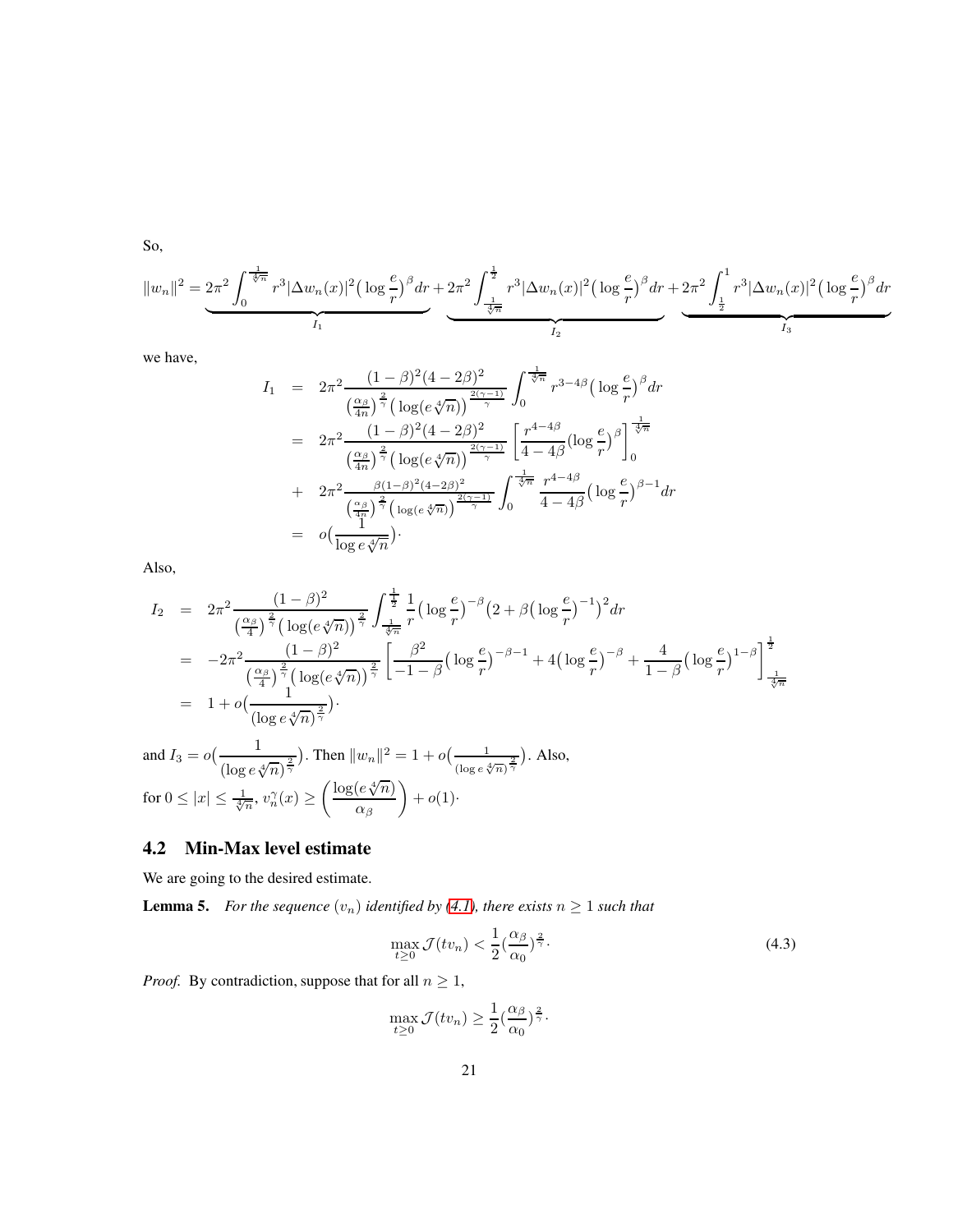Therefore, for any  $n \geq 1$ , there exists  $t_n > 0$  such that

$$
\max_{t \ge 0} \mathcal{J}(tv_n) = \mathcal{J}(t_n v_n) \ge \frac{1}{2} \left(\frac{\alpha_\beta}{\alpha_0}\right)^{\frac{2}{\gamma}}
$$

and so,

$$
\frac{1}{2}t_n^2 - \int_B F(x, t_n v_n) dx \ge \frac{1}{2} \left(\frac{\alpha_\beta}{\alpha_0}\right)^{\frac{2}{\gamma}}.
$$

Then, by using  $(H_1)$ 

<span id="page-21-0"></span>
$$
t_n^2 \ge \left(\frac{\alpha_\beta}{\alpha_0}\right)^{\frac{2}{\gamma}}.\tag{4.4}
$$

On the other hand,

$$
\frac{d}{dt}\mathcal{J}(tv_n)|_{t=t_n} = t_n - \int_B f(x, t_n v_n)v_n dx = 0,
$$

that is

<span id="page-21-1"></span>
$$
t_n^2 = \int_B f(x, t_n v_n) t_n v_n dx.
$$
\n(4.5)

Now, we claim that the sequence  $(t_n)$  is bounded in  $(0, +\infty)$ . Indeed, it follows from  $(H_5)$  that for all  $\varepsilon > 0$ , there exists  $t_{\varepsilon} > 0$  such that

<span id="page-21-2"></span>
$$
f(x,t)t \ge (\gamma_0 - \varepsilon)e^{\alpha_0 t^{\gamma}} \quad \forall |t| \ge t_{\varepsilon}, \text{ uniformly in } x \in B. \tag{4.6}
$$

Using  $(4.4)$  and  $(4.5)$ , we get

$$
t_n^2 = \int_B f(x, t_n v_n) t_n v_n dx \ge \int_{0 \le |x| \le \frac{1}{\sqrt[4]{n}} } f(x, t_n v_n) t_n v_n dx.
$$

Since

$$
\frac{t_n}{\|w_n\|} \left(\frac{\log e \sqrt[4]{n}}{\alpha \beta}\right)^{\frac{1}{\gamma}} \to \infty \text{ as } n \to +\infty,
$$

then it follows from [\(4.6\)](#page-21-2) that for all  $\varepsilon > 0$ , there exists  $n_0$  such that for all  $n \ge n_0$ 

$$
t_n^2 \ge (\gamma_0 - \varepsilon) \int_{0 \le |x| \le \frac{1}{\sqrt[4]{\pi}}} e^{\alpha_0 t_n^{\gamma} v_n^{\gamma}} dx
$$
  

$$
t_n^2 \ge 2\pi^2 (\gamma_0 - \varepsilon) \int_0^{\frac{1}{\sqrt[4]{\pi}}} r^3 e^{\alpha_0 t_n^{\gamma}} \left( \frac{\log(e\sqrt[4]{n})}{\alpha_\beta}\right) + o(1) \Big|_{dr.}
$$
 (4.7)

Hence,

<span id="page-21-3"></span>
$$
1 \ge 2\pi^2(\gamma_0 - \varepsilon) e^{\alpha_0 t_n^{\gamma}(\frac{\log(e\sqrt[4]{n})}{\alpha_{\beta}})} + o(1)) - 3\log n - 2\log t_n.
$$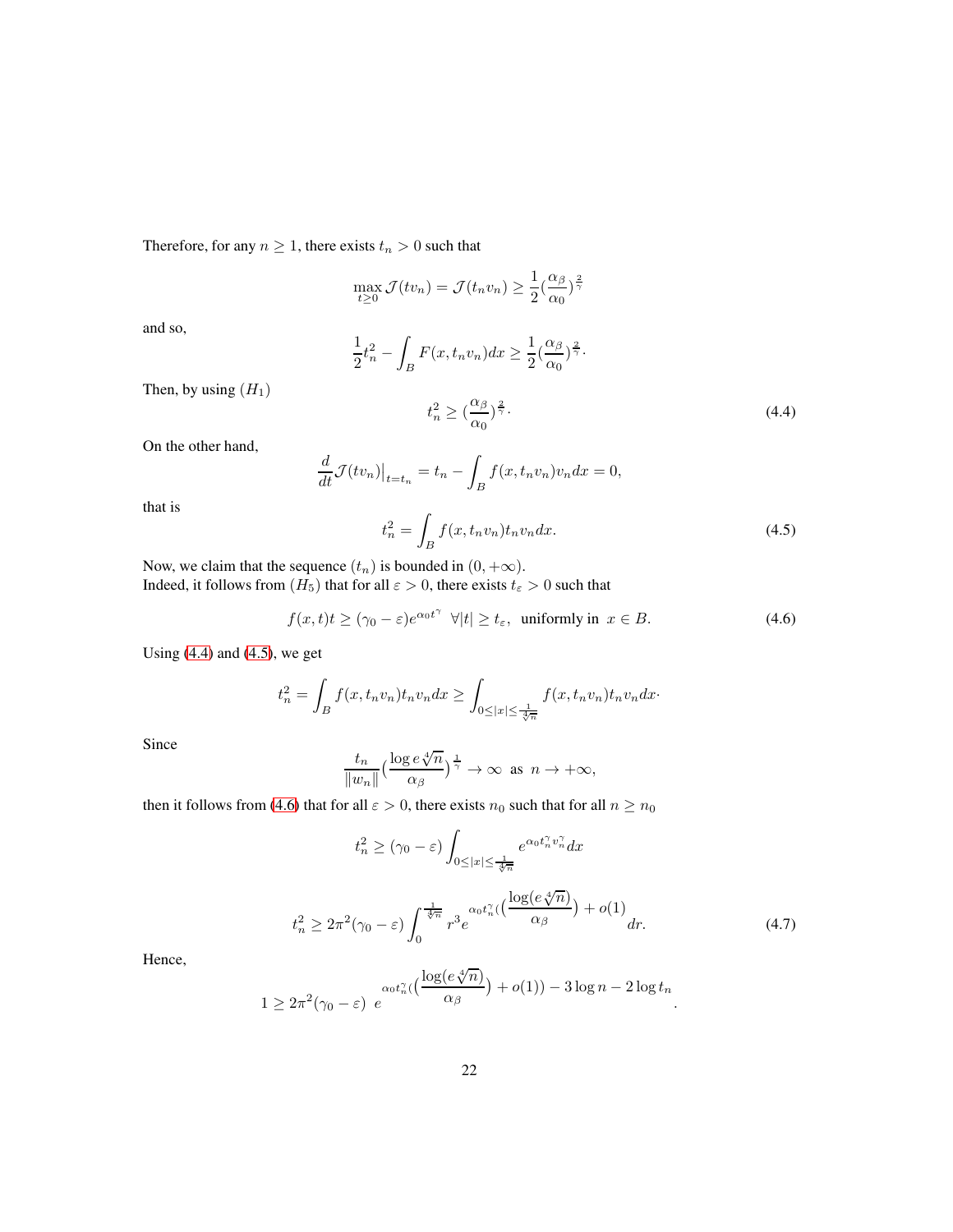Therefore  $(t_n)$  is bounded. Also, we have from the formula [\(4.5\)](#page-21-1) that

$$
\lim_{n \to +\infty} t_n^2 \ge (\frac{\alpha_\beta}{\alpha_0})^{\frac{2}{\gamma}}.
$$

Now, suppose that

$$
\lim_{n \to +\infty} t_n^2 > \left(\frac{\alpha_\beta}{\alpha_0}\right)^{\frac{2}{\gamma}},
$$

then for *n* large enough, there exists some  $\delta > 0$  such that  $t_n^{\gamma} \geq \frac{\alpha_{\beta}}{\alpha_0}$  $\frac{\alpha_{\beta}}{\alpha_0} + \delta$ . Consequently the right hand side of [\(4.7\)](#page-21-3) tends to infinity and this contradicts the boudness of  $(t_n)$ . Since  $(t_n)$  is bounded, we get

$$
\lim_{n \to +\infty} t_n^2 = \left(\frac{\alpha_\beta}{\alpha_0}\right)^{\frac{2}{\gamma}}.
$$
\n(4.8)

Let

$$
\mathcal{A}_n = \{x \in B | t_n v_n \ge t_{\varepsilon} \} \text{ and } \mathcal{C}_n = B \setminus \mathcal{A}_n,
$$
  
\n
$$
t_n^2 = \int_B f(x, t_n v_n) t_n v_n dx = \int_{\mathcal{A}_n} f(x, t_n v_n) t_n v_n dx + \int_{\mathcal{C}_n} f(x, t_n v_n) t_n v_n dx
$$
  
\n
$$
\ge (\gamma_0 - \varepsilon) \int_{\mathcal{A}_n} e^{\alpha_0 t_n^{\gamma} v_n^{\gamma}} dx + \int_{\mathcal{C}_n} f(x, t_n v_n) t_n v_n dx
$$
  
\n
$$
= (\gamma_0 - \varepsilon) \int_B e^{\alpha_0 t_n^{\gamma} v_n^{\gamma}} dx - (\gamma_0 - \varepsilon) \int_{\mathcal{C}_n} e^{\alpha_0 t_n^{\gamma} v_n^{\gamma}} dx
$$
  
\n
$$
+ \int_{\mathcal{C}_n} f(x, t_n v_n) t_n v_n dx.
$$

Since  $v_n \to 0$  a.e in  $B$ ,  $\chi_{\mathcal{C}_n} \to 1$  a.e in  $B$ , therefore using the dominated convergence theorem, we get

$$
\int_{\mathcal{C}_n} f(x, t_n v_n) t_n v_n dx \to 0 \text{ and } \int_{\mathcal{C}_n} e^{\alpha_0 t_n^{\gamma} v_n^{\gamma}} dx \to \frac{\pi^2}{2}.
$$

Then,

$$
\lim_{n \to +\infty} t_n^2 = \left(\frac{\alpha_\beta}{\alpha_0}\right)^{\frac{2}{\gamma}} \ge (\gamma_0 - \varepsilon) \lim_{n \to +\infty} \int_B e^{\alpha_0 t_n^{\gamma} v_n^{\gamma}} dx - (\gamma_0 - \varepsilon) \frac{\pi^2}{2}.
$$

On the other hand,

$$
\int_{B}e^{\alpha_0t_n^{\gamma}v_n^{\gamma}}dx\geq \int_{\frac{1}{\sqrt[4]{n}}\leq |x|\leq \frac{1}{2}}e^{\alpha_0t_n^{\gamma}v_n^{\gamma}}dx+\int_{\mathcal{C}_n}e^{\alpha_0t_n^{\gamma}v_n^{\gamma}}dx\cdot
$$

Then, using [\(4.4\)](#page-21-0)

$$
\lim_{n \to +\infty} t_n^2 \ge \lim_{n \to +\infty} (\gamma_0 - \varepsilon) \int_B e^{\alpha_0 t_n^{\gamma} v_n^{\gamma}} dx \ge \lim_{n \to +\infty} (\gamma_0 - \varepsilon) 2\pi^2 \int_{\frac{1}{\sqrt[4]{n}}}^{\frac{1}{2}} r^3 e^{\frac{4\left(\log \frac{e}{r}\right)^2}{\log(e\sqrt[4]{n}) ||w_n||^{\gamma}}} dr
$$

and, making the change of variable

$$
s = \frac{4\log\frac{e}{r}}{\log(e\sqrt[4]{n})||w_n||^{\gamma}},
$$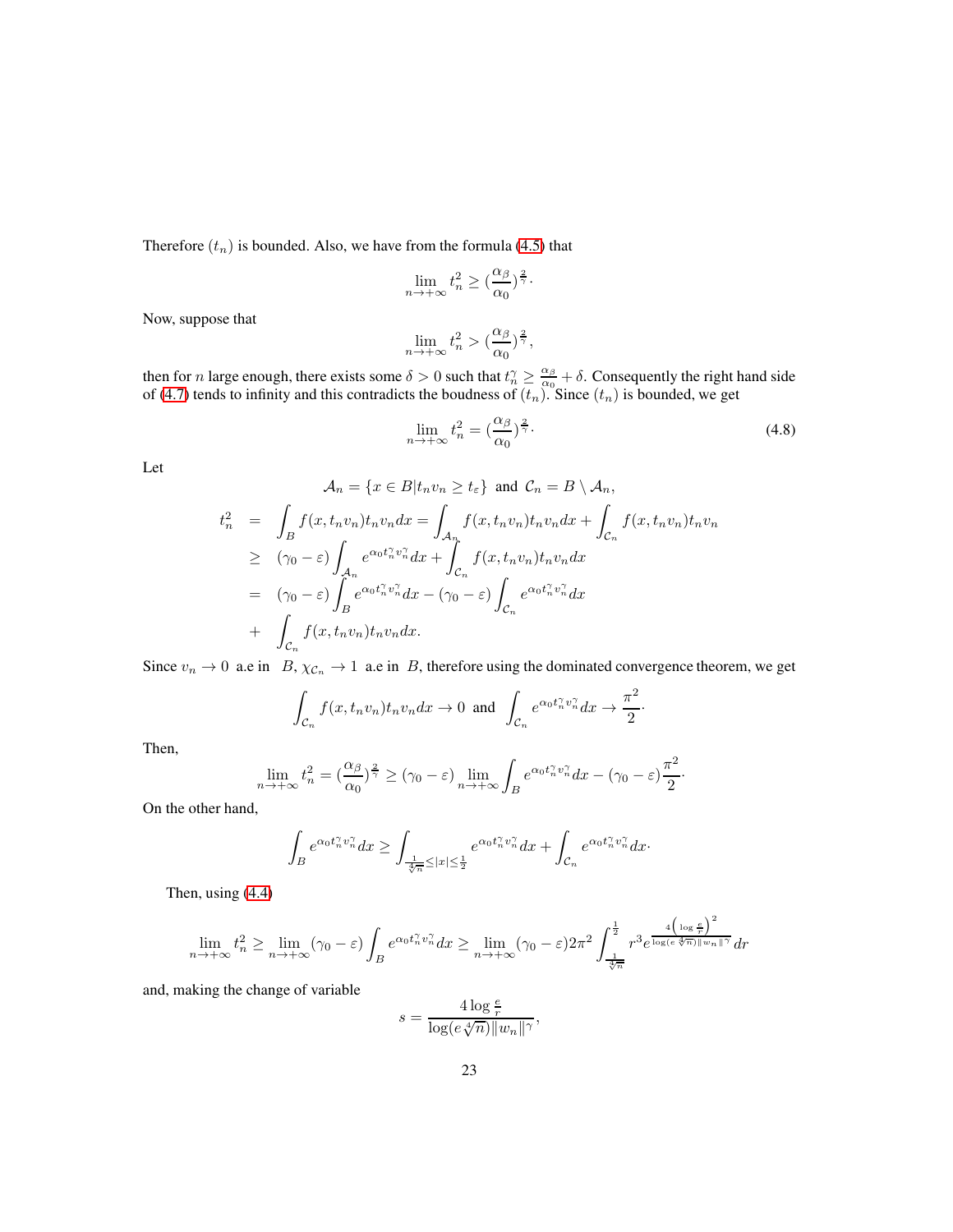we get

$$
\lim_{n \to +\infty} t_n^2 \geq \lim_{n \to +\infty} (\gamma_0 - \varepsilon) \int_B e^{\alpha_0 t_n^{\gamma} v_n^{\gamma}} dx
$$
\n
$$
\geq \lim_{n \to +\infty} 2\pi^2 (\gamma_0 - \varepsilon) \frac{\|w_n\|^{\gamma} \log(e\sqrt[4]{n})}{4} e^4 \int_{\frac{4\log 2e}{\|w_n\|^{\gamma} \log(e\sqrt[4]{n})}}^{\frac{4}{\|w_n\|^{\gamma}} e^4} e^{\frac{\|w_n\|^{\gamma} \log(e\sqrt[4]{n})}{4}} e^{\frac{2\pi i}{\|w_n\|^{\gamma} \log(e\sqrt[4]{n})}} e^{\frac{2\pi i}{\|w_n\|^{\gamma} \log(e\sqrt[4]{n})}} dx
$$
\n
$$
\geq \lim_{n \to +\infty} 2\pi^2 (\gamma_0 - \varepsilon) \frac{\|w_n\|^{\gamma} \log(e\sqrt[4]{n})}{4} e^4 \int_{\frac{4\log 2e}{\|w_n\|^{\gamma} \log(e\sqrt[4]{n})}}^{\frac{4}{\|w_n\|^{\gamma} \log(e\sqrt[4]{n})}} e^{-\frac{\|w_n\|^{\gamma} \log(e\sqrt[4]{n})}{4} 4s} ds
$$
\n
$$
= \lim_{n \to +\infty} (\gamma_0 - \varepsilon) \frac{\pi^2}{2} e^4 (-e^{-4\log e\sqrt[4]{n})} + e^{-4\log(2e)})
$$
\n
$$
= (\gamma_0 - \varepsilon) \frac{\pi^2 e^{4(1 - \log 2e)}}{2} = (\gamma_0 - \varepsilon) \frac{\pi^2}{32}.
$$

It follows that

$$
\left(\frac{\alpha_{\beta}}{\alpha_0}\right)^{\frac{2}{\gamma}} \ge (\gamma_0 - \varepsilon) \frac{\pi^2}{32}
$$

for all  $\varepsilon > 0$ . So,

$$
\gamma_0 \le \frac{1024(1-\beta)}{\alpha_0^{1-\beta}}
$$

,

which is in contradiction with the condition  $(H_5)$ .

Now by Proposition [3.1,](#page-14-2) the functional  $\mathcal J$  satisfies the  $(PS)$  condition at a level  $c < \frac{1}{2}$  $\frac{1}{2}(\frac{\alpha_{\beta}}{\alpha_0}$  $\frac{\alpha_{\beta}}{\alpha_0}$   $\frac{2}{\gamma}$  . So, by Lemma [3](#page-9-0) and Lemma [4,](#page-10-1) we deduce that the functional  $\mathcal J$  has a nonzero critical point  $u$  in W. From maximum principle, the solution  $u$  of the problem (1.1) is positive. The Theorem 1.3 is proved. maximum principle, the solution  $u$  of the problem [\(1.1\)](#page-0-1) is positive. The Theorem [1.3](#page-4-1) is proved.

## <span id="page-23-1"></span>References

- [1] D. R. Adams, *A sharp inequality of J. Moser for higher order derivatives,* Annals of Math., 128 (1988), 385-398.
- <span id="page-23-0"></span>[2] Adimurthi, *Positive solutions of the semilinear Dirichlet problem with critical growth in the unit disc in R2,* Proc. Indian Acad. Sci. Math. Sci., 99 (1989), 49-73.
- [3] A. Adimurthi, *Existence results for the semilinear Dirichlet problem with critical growth for the n-Laplacian,* Houst. J. Math. 7 (1991), 285-298. MR 1079983 — Zbl 0732.35028
- <span id="page-23-2"></span>[4] L.E. Andersson, T.Elfving and G.H.Golub. *Solution of biharmonic equations with application to radar imaging,* J. Comp. and Appl. Math. 94 (2) (1998), 153-180.
- <span id="page-23-3"></span>[5] A. Ambrosetti and P. H. Rabionowitz, *Dual variational methods in critical points theory and applications,* J. Funct. Anal. 14 (1973), 349-381.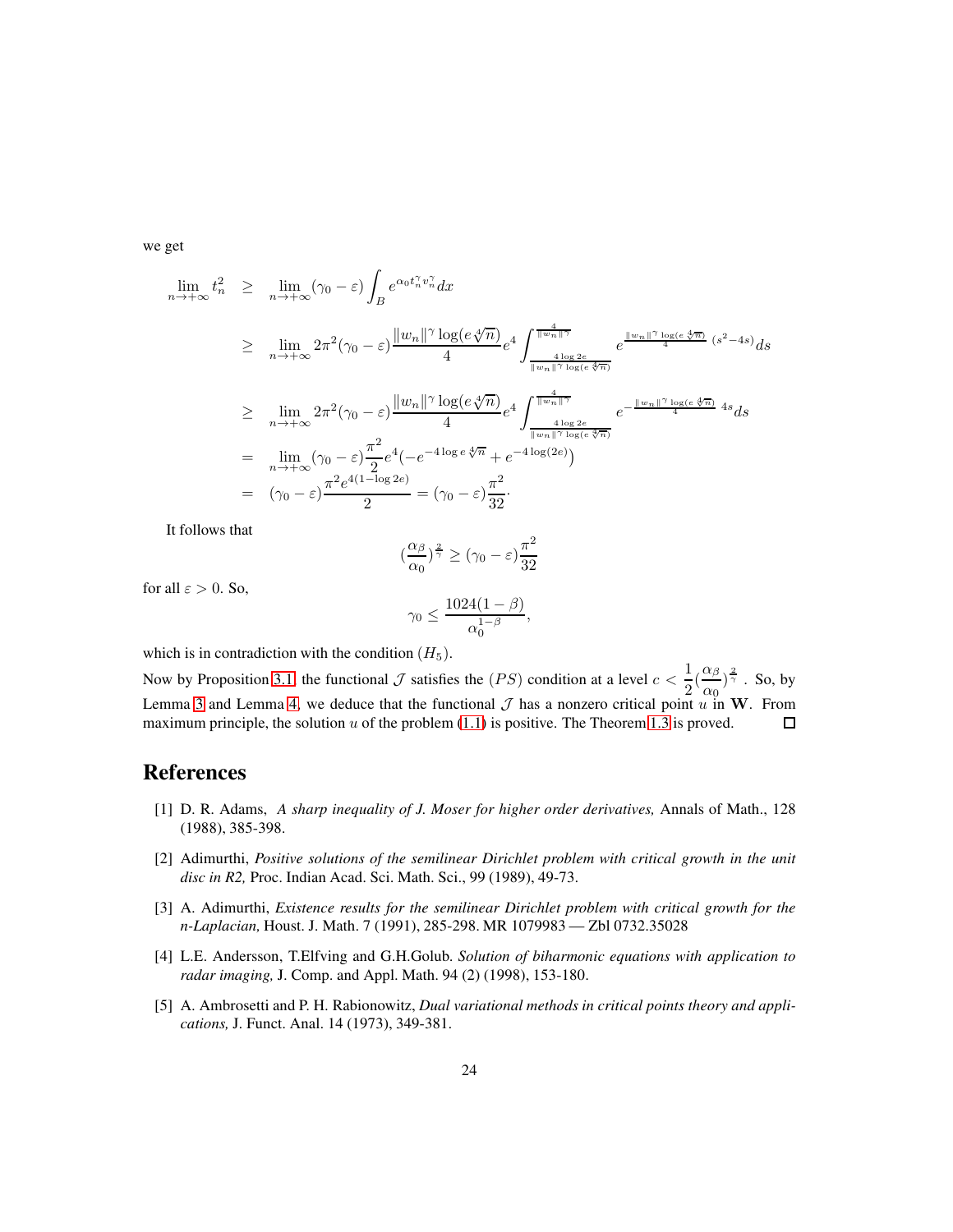- <span id="page-24-7"></span><span id="page-24-6"></span>[6] S. Baraket, R. Jaidane, *Non-autonomous weighted elliptic equations with double exponential* growth, An. Şt. Univ. Ovidius Constanța, Vol. 29(3), 2021, 33-66.
- [7] Elvise Berchio, Filippo Gazzola and TobiasWeth, *Critical growth biharmonic elliptic problems under Steklov-type boundary conditions,* Adv. Differential Equations, 12 (2007), 381-406.
- [8] M. Calanchi, *"Some weighted inequalities of Trudinger Moser Type" in Analysis and Topology in Nonlinear Differential Equations,* Progress in Nonlinear Differential Equations and Appl., Birkhauser vol 85 (2014), 163-174. MR3330728
- <span id="page-24-2"></span><span id="page-24-1"></span>[9] M. Calanchi and B. Ruf, *On a Trudinger-Moser type inequalities with logarithmic weights*, Journal of Differential Equations no. 3 (2015), 258-263. Doi: 10.1016/j.jde.2014.11.019
- [10] M. Calanchi and B. Ruf, *Trudinger-Moser type inequalities with logarithmic weights in dimension N,* Nonlinear Analysis, Series A; Theory Methods and Applications 121 (2015), 403-411. DOI: 10.1016/j.na.2015.02.001
- <span id="page-24-3"></span>[11] M. Calanchi and B. Ruf, *Weighted Trudinger-Moser inequalities and Applications,* Bulletin of the South Ural State University. Ser. Mathematical Modelling, programming and Computer Software vol. 8 no. 3 (2015), 42-55. DOI: 10.14529/mmp150303
- <span id="page-24-4"></span>[12] M. Calanchi, B. Ruf and F. Sani, *Elliptic equations in dimension* 2 *with double exponential nonlinearities,* NoDea Nonlinear Differ. Equ. Appl., 24 (2017), Art. 29.
- <span id="page-24-9"></span>[13] L. Chen, L. Lu, M. zhu, *Ground states of bi-harmonic equations with critical exponential growth involving constant and trapping potentials,* Calc. Var. (2020) 59:185
- <span id="page-24-11"></span>[14] C.P. Dănet, *Two maximum principles for a nonlinear fourth order equation from thin plate theory*, Electron. J. Qual. Theory Differ. Equ. 31 (2014), 1-9.
- <span id="page-24-5"></span>[15] S. Deng, T. Hu and C.Tang, *N-laplacian problems with critical double exponential nonlinearities ,* DISCRETE AND CONTINUOUS DYNAMICAL SYSTEMS, 41 (2021), 987-1003.
- <span id="page-24-10"></span>[16] P. Drabek, A. Kufner and F. Nicolosi, *Quasilinear Elliptic Equations with Degenerations and Singularities*, Walter de Gruyter, Berlin (1997). DOI:10.1515/9783110804775
- <span id="page-24-8"></span>[17] D. E. Edmunds, D. Fortunato and E. Jannelli, *Critical exponents, critical dimensions and the biharmonic operator,* Arch. Rational Mech. Anal., 112 (1990), 269-289.
- <span id="page-24-12"></span>[18] A. Ferrero and G. Warnault, *On a solutions of second and fourth order elliptic with power type nonlinearities,* Nonlinear Anal. TMA 70 (8) (2009),2889-2902.
- <span id="page-24-0"></span>[19] D.G. de Figueiredo, O.H. Miyagaki and B. Ruf, *Elliptic equations in* R <sup>2</sup> *with nonlinearities in the critical growth range,* Calc. Var. Partial Differential Equations 3 (2) (1995), 139-153. DOI: 10.1007/BF01205003.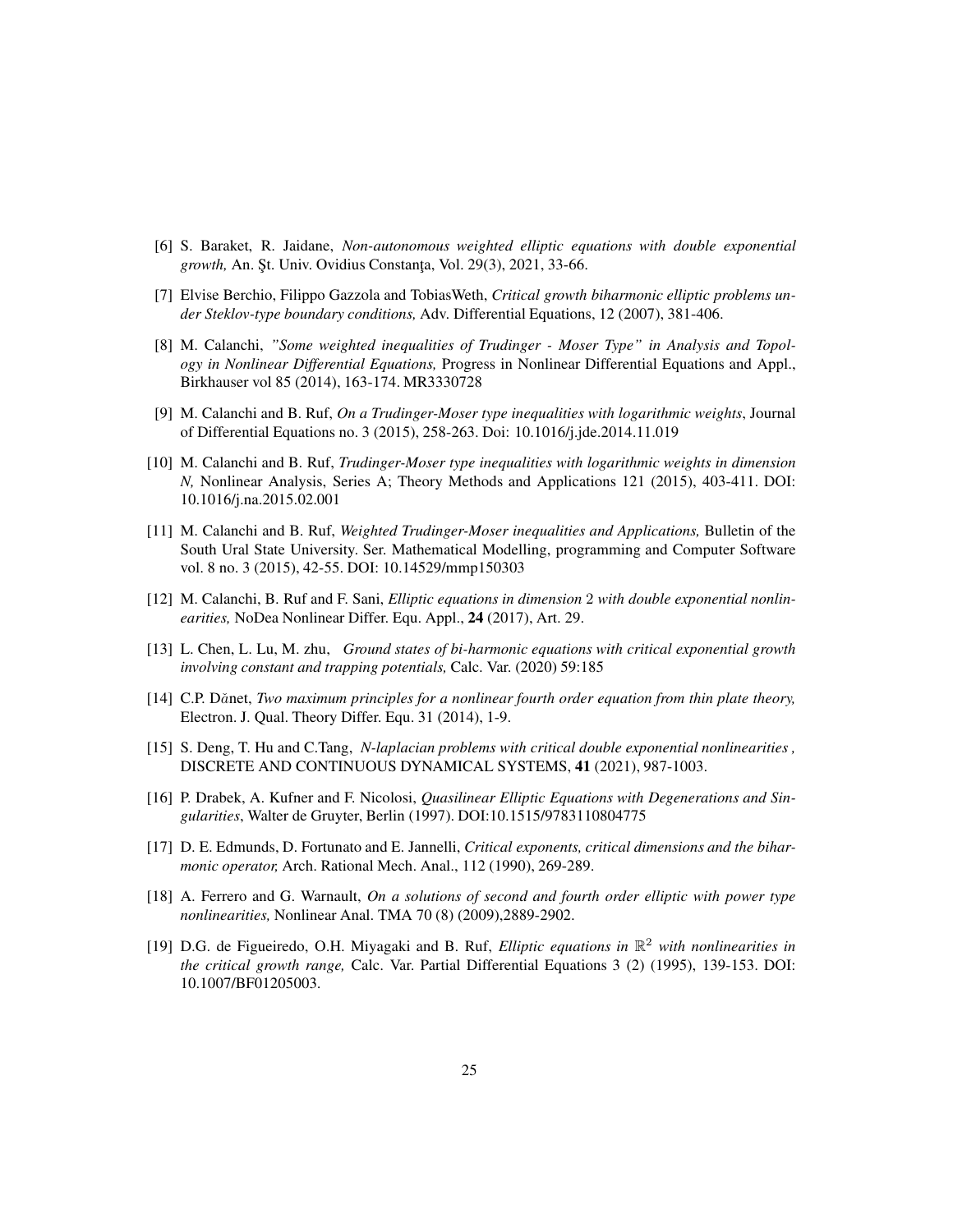- <span id="page-25-5"></span>[20] Filippo Gazzola, Hans-Christoph Grunau and Marco Squassina, *Existence and nonexistence results for critical growth biharmonic elliptic equations,* Calc. Var. Partial Differential Equa- tions, 18 (2003), 117-143.
- <span id="page-25-4"></span><span id="page-25-0"></span>[21] A. Kufner, *Weighted Sobolev spaces,* John Wiley and Sons Ltd, 1985. Doi: 10.1112/blms/18.2.220
- [22] Nguyen Lam and Guozhen Lu, *Elliptic equations and systems with subcritical and critical exponential growth without the Ambrosetti-Rabinowitz condition,* J GeomAnal DOI 10.1007/s12220- 012-9330-4
- <span id="page-25-11"></span>[23] N. Lam and G. Lu, *Existence and multiplicity of solutions to equations of N -Laplacian type with critical exponential growth in* R <sup>N</sup>*,* J. Funct. Anal. 262 no. 3 (2012), 1132-1165.
- <span id="page-25-12"></span>[24] J. Liouville, *Sur l'equation aux deriv ´ ees partielles, ´* Journal de Math´ematiques Pures et Appliqu´ees 18 (1853), 71-72.
- <span id="page-25-1"></span>[25] P.L. Lions, *The Concentration-compactness principle in the Calculus of Variations,* Part 1, Revista Iberoamericana 11 (1985), 185-201. MR 778970 — Zbl 0541.49009
- [26] O. H. Miyagaki and M. A. S. Souto, *Superlinear problems without Ambrosetti and Rabinowitz growth condition,* J. Differential Equations, 245 (2008), 3628-3638.
- <span id="page-25-10"></span><span id="page-25-2"></span>[27] T.G. Myers, *Thin films with high surface tension,* SIAM Rev. 40 (3) (1998), 441-462.
- <span id="page-25-7"></span>[28] J. Moser, *A sharp form of an inequality by N. Trudinger,* Indiana Univ. Math. J., 20 (1970/71), 1077-1092.
- [29] B. Ruf and F. Sani, *Sharp Adams-type inequalities in*  $\mathbb{R}^N$ , Trans. Amer. Math. Soc., in press, doi.org/10.1090/S0002-9947-2012-05561-9
- <span id="page-25-8"></span>[30] F. Sani, *A biharmonic equation in* R 4 *involving nonlinearities with critical exponential growth ,* COMMUNICATIONS ON PURE AND APPLIED ANALYSIS Volume 12, Number 1 405-428 doi:10.3934/cpaa.2013.12.405
- <span id="page-25-6"></span>[31] Wolfgang Reichel and Tobias Weth, *Existence of solutions to nonlinear, subcritical higher order elliptic Dirichlet problems,* J. Differential Equations, 248 (2010), 1866-1878.
- [32] R.E. Volker, *Nonlinear flow in porus media by finite elements,* Journal of the Hydraulics Division, Vol. 95 (6) (1969), 2093-2114. Handbook of Differential Equations (M. Chipot and P. Quittner, eds.), Elsevier, North Holland 2004, 491-592.
- <span id="page-25-3"></span>[33] N. S. Trudinger, *On imbeddings into Orlicz spaces and some applications,* J. Math. Mech., 17 (1967), 473-483.
- <span id="page-25-9"></span>[34] L. Wang, M. Zhu, Adams' inequality with logarithm weight in  $\mathbb{R}^4$ , PROCEEDINGS OF THE AMERICAN MATHEMATICAL SOCIETY, Volume 149, Number 8, August 2021, 3463–3472. doi: org/10.1090/proc/15488